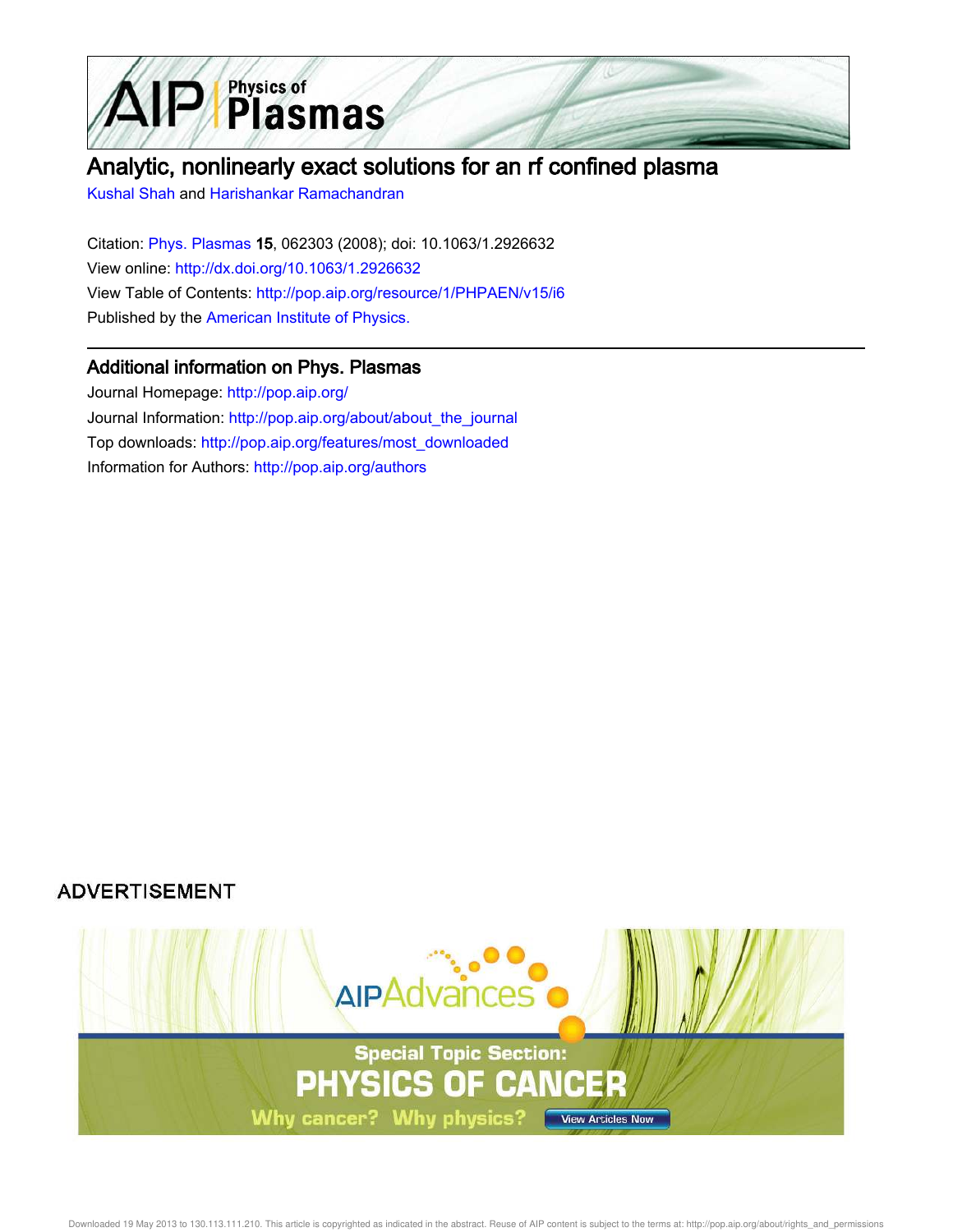# **Analytic, nonlinearly exact solutions for an rf confined plasma**

Kushal Shah<sup>a)</sup> and Harishankar Ramachandran<sup>b)</sup> *Department of Electrical Engineering, IIT Madras, Chennai-600036, India*

Received 31 December 2007; accepted 22 April 2008; published online 6 June 2008-

RF confined electron plasmas are of importance in Paul traps W. Paul, Rev. Mod. Phys. **62**, 531 (1990)]. The stability of such plasmas is unclear and statistical heating arguments have been advanced to explain the observed heating in such plasmas I. Siemers *et al.*, Phys. Rev. A **38**, 5121 1988-. This study investigates the nature of a one-dimensional collisionless electron plasma that is confined by an rf field of the form  $[-B+A \cos(\omega t)]x$ , where *x* is the space coordinate and  $\omega$  is the rf frequency. Nonlinearly exact solutions are obtained. The distribution function and the plasma density are obtained in closed form and have constant shapes with time varying oscillations. These oscillations are at the rf frequency and its harmonics, modulated by a low frequency related to the electron bounce time. The linear limit of weak fields is recovered. Analytic expressions are obtained for the required external field to make it consistent with prescribed distribution functions. These solutions remain valid even in the presence of collisions. Solutions involving multiple species are also obtained, though only for collisionless traps. It is found that the ponderomotive force response needs to be corrected to account for the temperature fluctuations. No stochastic heating is observed in this field configuration. © *2008 American Institute of Physics*. DOI: 10.1063/1.2926632

### **I. INTRODUCTION**

Interactions of plasmas with rf waves have been extensively studied in connection with Paul traps.<sup>1</sup> RF confinement of plasmas has also been a topic of immense interest. $2^{-8}$ 

To explain the interaction of rf waves with plasma, statistical arguments have been offered. $9-13$  There are two kinds of stochastic approaches. One is to consider the plasma behavior as a consequence of Brownian motion<sup>9</sup> and the other is the idea of Fermi acceleration.<sup>11,12</sup> In the Brownian motion approach, the motion of the electrons is assumed random, and approximate expressions for the density and distribution functions are derived using probabilistic arguments. In the case where Fermi acceleration<sup>14</sup> is considered, the rf field is assumed to die down very quickly with distance inside the plasma boundary, thus forming a reflecting structure resembling a wall and electrons are reflected off this "wall" resulting in the heating of their distribution. These wall-like structures near the plasma boundary are called rf sheaths and their characteristics have been well studied.<sup>15–18</sup> As these reflected electrons return to the bulk of the plasma, they transfer their energy to the bulk plasma by undergoing collisions, which results in the heating up of the plasma as a whole.

Although these models are quite promising, it is not clear if they resemble plasma behavior completely in all its aspects. The Brownian motion model requires the plasma to be highly collisional, which rules out analysis of collisionless plasmas. The Fermi acceleration model is for capacitive discharges, where the plasma is assumed to be collisionless<sup>19</sup> near the plasma boundary and accounts for the heating of electrons due to fields which are localized within a sheath of marginal thickness near the plasma boundary.

There is, also, a third category of solutions which at-

tempt to solve the collisionless Vlasov equation. In these attempts (Krapchev and Abhay<sup>20,21</sup>), it is assumed that the time-varying distribution function can be decomposed as a Fourier series which has the same period as the rf wave. Under this assumption, the Vlasov equation is then solved to obtain expressions for the time averaged distribution function and density.

In addition to these studies on plasmas confined by rf fields, there have also been many investigations into the nature of rf-induced wave phenomena in plasmas. $22,23$ 

This paper analyzes the problem of an electron plasma confined partly by rf and partly by static potentials. Pure rf confinement and purely static confinement are valid limits of this analysis. A very specific form of the total electric field is considered that leads to tractable equations. The analysis is for a one-dimensional collisionless pure electron plasma with a nonuniform electrostatic standing wave. The field is assumed to be given by

$$
E(x,t) = -\frac{m}{e}[-B + A\cos(\omega t)]x,
$$
\n(1)

where *A*,*B* are constants, *w* is the rf frequency, and *m* and −*e* are the mass and charge of an electron, respectively. Exact solutions are obtained for arbitrary initial conditions. Conventionally, plasma response to fields of the kind as in Eq.  $(1)$  for  $B=0$  is covered under the notion of the "ponderomotive effect." To interpret the results obtained in this paper, we compare them with conventional ponderomotive force theory, which is briefly discussed below, and the linear Vlasov theory.

The ponderomotive effect<sup>24–31</sup> describes the response of a plasma to fields of the form  $E(x,t) = g(x)\cos(wt)$ . Particles under a force of this form are pushed away from high field regions and a drift motion is superimposed on the high fre-

a)Electronic mail: atmabodha@gmail.com.

<sup>&</sup>lt;sup>b)</sup>Electronic mail: hsr@ee.iitm.ac.in.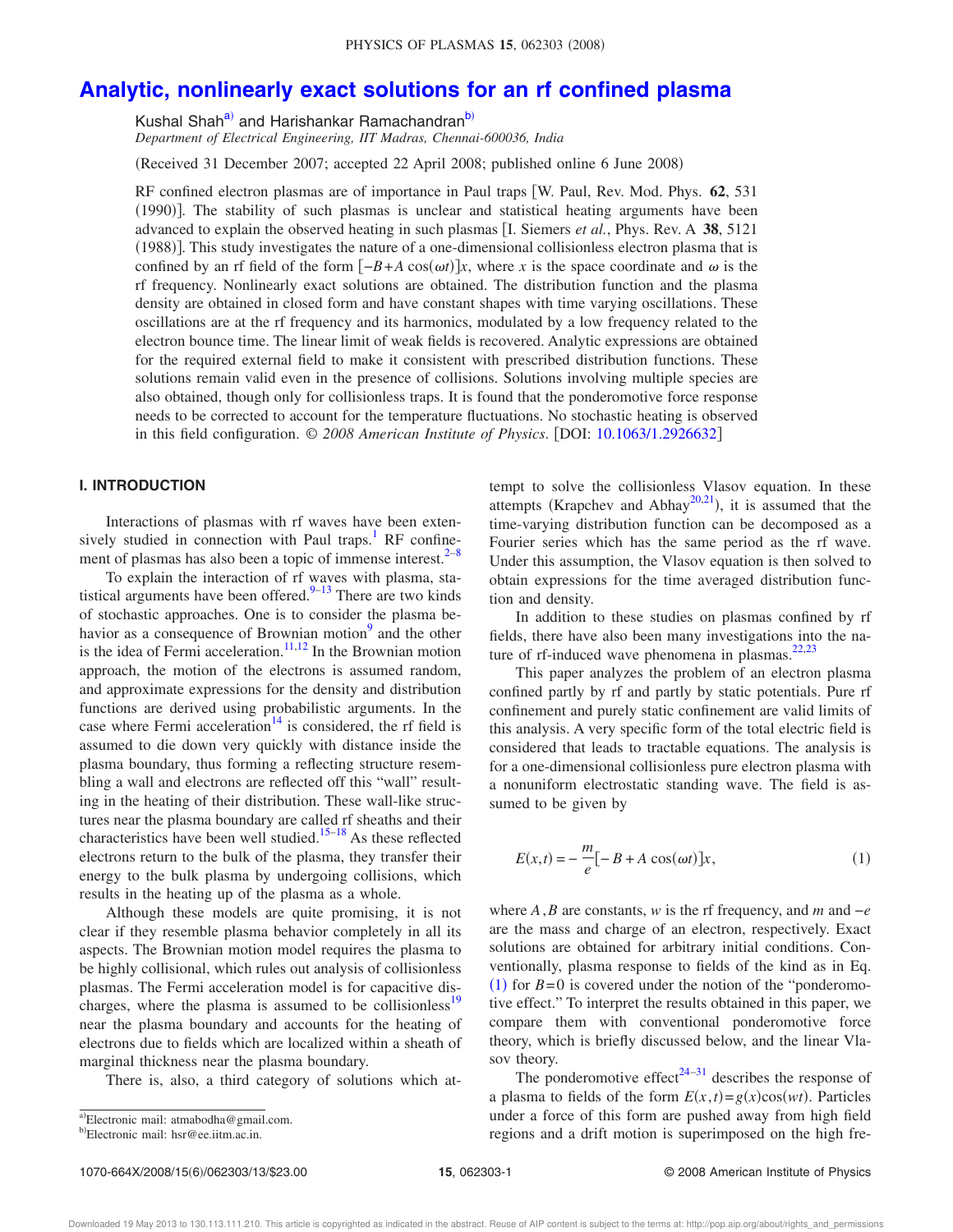quency response. The force equation for an electron in such a field is given by

$$
\frac{d^2x}{dt^2} = -\frac{e}{m}g(x)\cos(wt).
$$

We divide the path of the particle,  $x(t)$ , into two components  $x(t) = x_0(t) + x_1(t)$ , where  $x_0$  represents the drift and  $x_1$ represents the high frequency component. Now, Taylor expanding  $g(x)$  about  $x_0$ , we get

$$
\frac{d^2x_0}{dt^2} + \frac{d^2x_1}{dt^2} = -\frac{e}{m} \left[ g(x_0) + \frac{dg}{dx} \bigg|_{x_0} x_1 \right] \cos(wt),
$$

where terms of order  $O[g''(x_0)x_1^2]$  are neglected and it is assumed that  $x_1$  is small compared to the scale length of the spatial variation of  $g(x)$ . If we average the above equation over the fast time scale, we obtain

$$
\left\langle \frac{d^2x_0}{dt^2} \right\rangle = -\frac{e}{m}\frac{dg}{dx}\bigg|_{x_0} \langle x_1 \cos(wt) \rangle,
$$

where  $\langle \ldots \rangle$  represents average over the fast time scale. The remaining part of the equation is

$$
\frac{d^2x_1}{dt^2} = -\frac{e}{m}g(x_0)\cos(wt),
$$

where  $x_0'' - \langle x_0'' \rangle$  and  $[-eg'(x_0)/m][x_1 \cos(wt) - \langle x_1 \cos(wt) \rangle]$ have been neglected as small.

This equation can be easily solved to give

$$
x_1 = \frac{e}{mw^2}g(x_0)\cos(wt).
$$

Substituting this in the equation for  $x_0$  and averaging over the fast time scale, we obtain

$$
\frac{d^2x_0}{dt^2} = -\frac{e^2}{4m^2w^2}\frac{d}{dx}g^2(x)\Big|_{x_0} \tag{2}
$$

which is the well-known ponderomotive force equation. The above derivation is valid if  $x_1$  is small compared to the scale length of spatial variation of  $g(x)$ . For this to be true, the spatial gradient of the field must be small.

It is also widely accepted that the time-averaged density of the electrons in the plasma under an electric field of the form  $E(x,t) = g(x)\cos(wt)$  is given by

$$
n(x) = n_0 \exp\left(-\frac{\phi_P}{kT}\right),\tag{3}
$$

where  $n_0$  is the electron density in the absence of the electric field and  $\phi_P$  is the fictitious ponderomotive potential given by

Downloaded 19 May 2013 to 130.113.111.210. This article is copyrighted as indicated in the abstract. Reuse of AIP content is subject to the terms at: http://pop.aip.org/about/rights\_and\_permissions

$$
\phi_P(x) = \frac{e^2}{4m^2w^2}g^2(x).
$$

This result was formally derived from kinetic theory by Krapchev. $20$ 

In the following sections, we analyze the response of a plasma to the electric field of Eq.  $(1)$ . Exact solutions of the kinetic equations are obtained. This paper has been organized as follows: In Sec. II, we solve the equation of motion of the electron under an electric field as given in Eq.  $(1)$  and obtain closed form solutions for the path of the electron at any future time for arbitrary initial conditions. Then, in Sec. III, we derive closed form analytic expressions for the time evolution of the distribution function and density of the plasma under this force field. Then in Sec. IV, we use the expressions found in Secs. II and III to obtain a self-consistent model of the plasma. Section V is devoted to some discussion on the results found and Sec. VI contains conclusions. Appendices A–D, in the EPAPS, $41$  contain the derivations of some of the results presented in this paper.

#### **II. THE EQUATIONS OF MOTION**

Consider an electric field given in Eq.  $(1)$ . It must be noted that this total electric field does not satisfy the Poisson's equation because  $\partial E / \partial x \neq \rho / \epsilon_0$ . Thus, the solution is only valid if the electric field has gradients along  $\hat{y}$  and  $\hat{z}$ . Such a field would cause particle flow along all three directions unless there were some means of constraining particle motion along  $\hat{x}$  such as the presence of a strong magnetic field. This limits the extent to which the solutions in this paper are "self-consistent."

The force equation for an electron under this field is

$$
\frac{d^2x}{dt^2} = [-B + A\cos(wt)]x.
$$
 (4)

By transforming to  $z = \exp(jwt)$ , Eq. (4) becomes a linear differential equation whose coefficients are polynomials in *z*. In previous treatments for the case when  $B=0$ , this has led to the assumption that under the effect of this force field, the time evolution of the distribution function of the plasma is a power series in *z*, i.e., expressible as a Fourier series in time with fundamental frequency  $w$  (Refs. 20 and 21). Unfortunately, this is not the case as the solution is actually a generalized power series in  $exp(jwt)$  and a new frequency,  $\nu$ , appears. This new frequency contains the ponderomotive effect.

We make a transformation of variables,  $\tau = wt/2$ , writing  $2A/w^2$  as q and  $4B/w^2$  as p to get

$$
\frac{d^2x}{d\tau^2} = [-p + 2q\cos(2\tau)]x.
$$
 (5)

Equation  $(5)$  is the Mathieu's equation<sup>32</sup> whose solutions are well known. This equation does not have stable solutions for all  $p, q$ . For a given  $q$ , there are values of  $p$  denoted by  $a_0, a_1, a_2, \ldots$ , for which Eq. (5) has even periodic solutions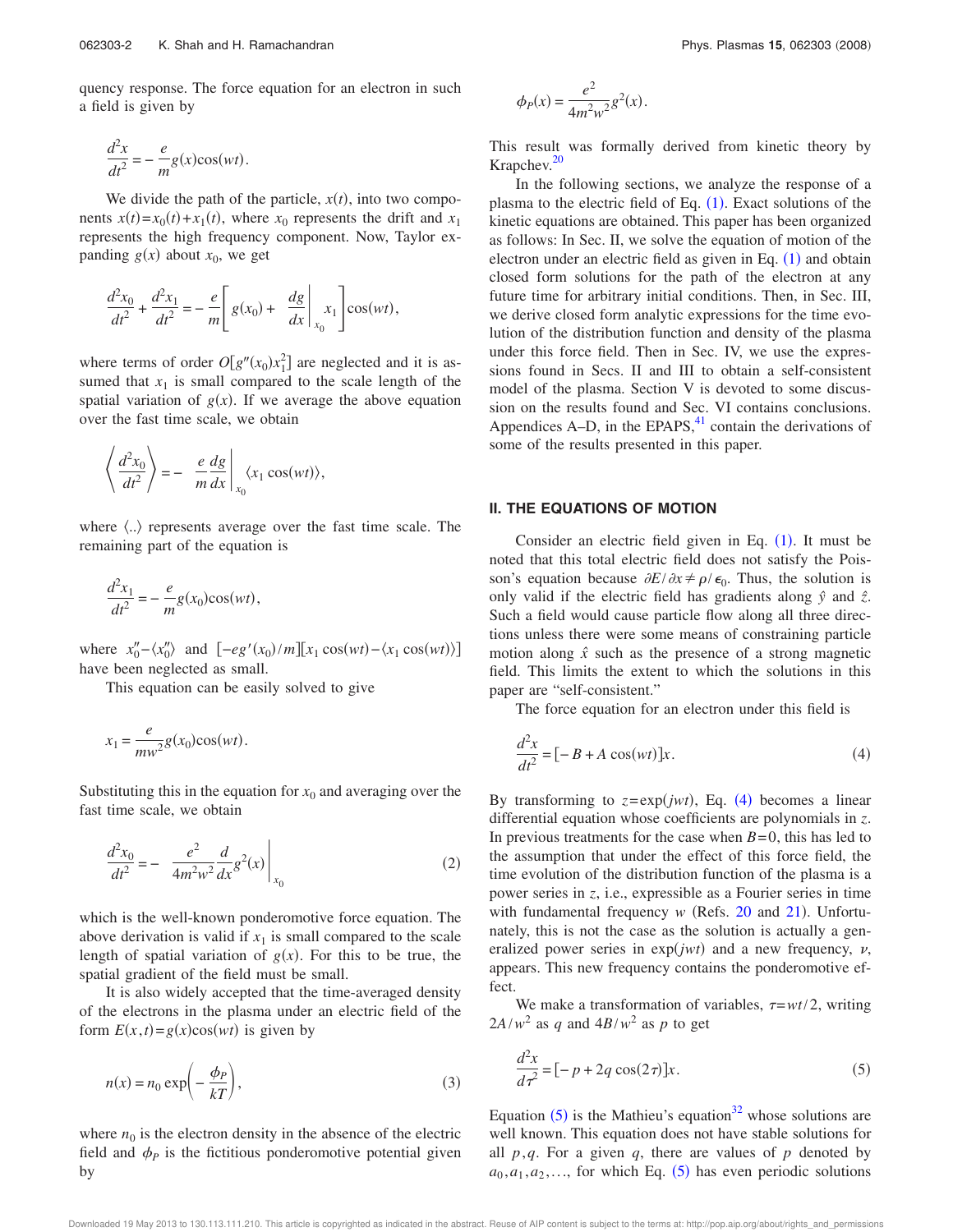and there are also other values of *p* denoted by  $b_1, b_2, \ldots$  for which the equation has odd periodic solution. These two sets of values  $(a_0, a_1, a_2, \ldots)$  and  $(b_1, b_2, \ldots)$  form two countably infinite sets and are called the characteristic values. If *q* is real, the characteristic values  $a_r$  and  $b_r$  are also real and are distinct. For  $q > 0$ , we have  $a_0 < b_1 < a_1 < b_2 < ...$  For  $p=0$ , the solutions are stable if  $0 \leq q \leq q_c$ , where  $q_c \approx 0.9$ . This corresponds to the case when the particles see only the rf field. If  $p<0$ , then the dc field is trying to throw away the electrons to infinity. For this case, any arbitrarily small positive value of *q* will not be sufficient to confine the plasma. Thus, when  $p<0$ , there is both a nonzero positive lower bound and an upper bound on the value of *q* for the solutions of Eq.  $(5)$  to be stable. This corresponds to the case when the total dc field is trying to destabilize the plasma but the rf field comes in and makes the particle orbits bounded and hence stable. For  $p > 0$ , both the dc and the rf field contribute towards confining the plasma.

Mathieu's equations have been used before<sup>1</sup> to analyze plasma dynamics in Paul traps. However, the analysis was restricted to finding the stability boundary. In another paper,<sup>33</sup> Mathieu's equations were used to study stochastic heating of orbits in the presence of large amplitude standing waves. The analysis was, however, not carried forward to obtain time evolution expressions for the distribution function and density of the plasma.

Equation  $(5)$  has two linearly independent solutions,  $34,35$  $\phi(\tau)$  and  $\psi(\tau)$ , which are given by

$$
\phi(\tau) = \sum_{r=-\infty}^{\infty} c_{2r} \cos[(\nu + 2r)\tau]
$$
\n(6)

and

$$
\psi(\tau) = \sum_{r=-\infty}^{\infty} c_{2r} \sin[(\nu + 2r)\tau],\tag{7}
$$

where  $c_{2r}$  for  $r=0, \pm 1, \pm 2,...$  are constant coefficients related by the following recurrence relation:

$$
[p - (\nu + 2r)^2]c_{2r} = q(c_{2r-2} + c_{2r+2})
$$
\n(8)

and  $\nu$  is given as the solution of an asymptotic series,

$$
p = \nu^2 + \frac{1}{2(\nu^2 - 1)}q^2 + \frac{5\nu^2 + 7}{32(\nu^2 - 1)^3(\nu^2 - 4)}q^4
$$
  
+ 
$$
\frac{9\nu^4 + 58\nu^2 + 29}{64(\nu^2 - 1)^5(\nu^2 - 4)(\nu^2 - 9)}q^6 + O(q^8).
$$
 (9)

For  $p, q \leq 1$ , we can approximately solve Eq. (9) to get

$$
\nu \approx \sqrt{p + \frac{q^2}{2}}.\tag{10}
$$

As an example, consider the case of *q*=0.16 and *p*=−0.01. This case corresponds to a field given by

$$
E(x,\tau) = -(m/e)[-0.01 + 0.32 \cos(2\tau)]x.
$$



FIG. 1. The solid line shows the plot of the path of the particle as per numerical integration of Eq.  $(5)$ . The dashed line shows the path as predicted by the mathematical expression given in Eq.  $(11)$ , considering only the first three terms. This was done for  $q=0.16$ ,  $p=-0.01$ , and the initial conditions are  $x_0$ =0.91918,  $v_0$ =0. We can see that there is close agreement between mathematics and simulation and little discrepancy can be reduced further by considering higher order terms in the mathematical expression.

The high frequency response should be roughly  $\delta x$  $\approx$  -0.08 $x_0$  cos(2 $\tau$ ). Thus, this is a regime where  $|\delta x| \le |x_0|$ , as required for conventional ponderomotive theory to be valid. For this case, the expressions for  $\phi$  and  $\psi$  are

$$
\phi(\tau) \approx \cos(\nu \tau) - 0.03789 \cos(\nu + 2) \tau
$$
  
\n
$$
- 0.04211 \cos(\nu - 2) \tau + 0.0003688 \cos(\nu + 4) \tau
$$
  
\n
$$
+ 0.0004322 \cos(\nu - 4) \tau,
$$
  
\n
$$
\psi(\tau) \approx \sin(\nu \tau) - 0.03789 \sin(\nu + 2) \tau
$$
  
\n
$$
- 0.04211 \sin(\nu - 2) \tau + 0.0003688 \sin(\nu + 4) \tau
$$
  
\n
$$
+ 0.0004322 \sin(\nu - 4) \tau,
$$
  
\n(11)

where  $\nu$ =0.0529.

The solid line in Fig. 1 displays the plot of the numerical solution of Eq.  $(5)$  for  $q=0.16$ ,  $p=-0.01$  and initial conditions  $x_0$ =0.91918, $v_0$ =0. The dashed line is the analytic solution as given in Eq.  $(11)$  considering the first three terms. This reveals the simple structure lying behind these complex looking orbits. There is a small mismatch between the two plots which is due to the fact that the full analytic solution contains an infinite number of terms and accuracy can be improved by including more terms in the expression. This regime is clearly one where the  $\delta x$  due to the high frequency wave is small compared to the distance between turning points. The phase space plot for this case is shown in Fig. 2. When *q* becomes large,  $|\delta x| \sim |x_0|$  and the assumptions leading to the derivation of the ponderomotive force expression become invalid.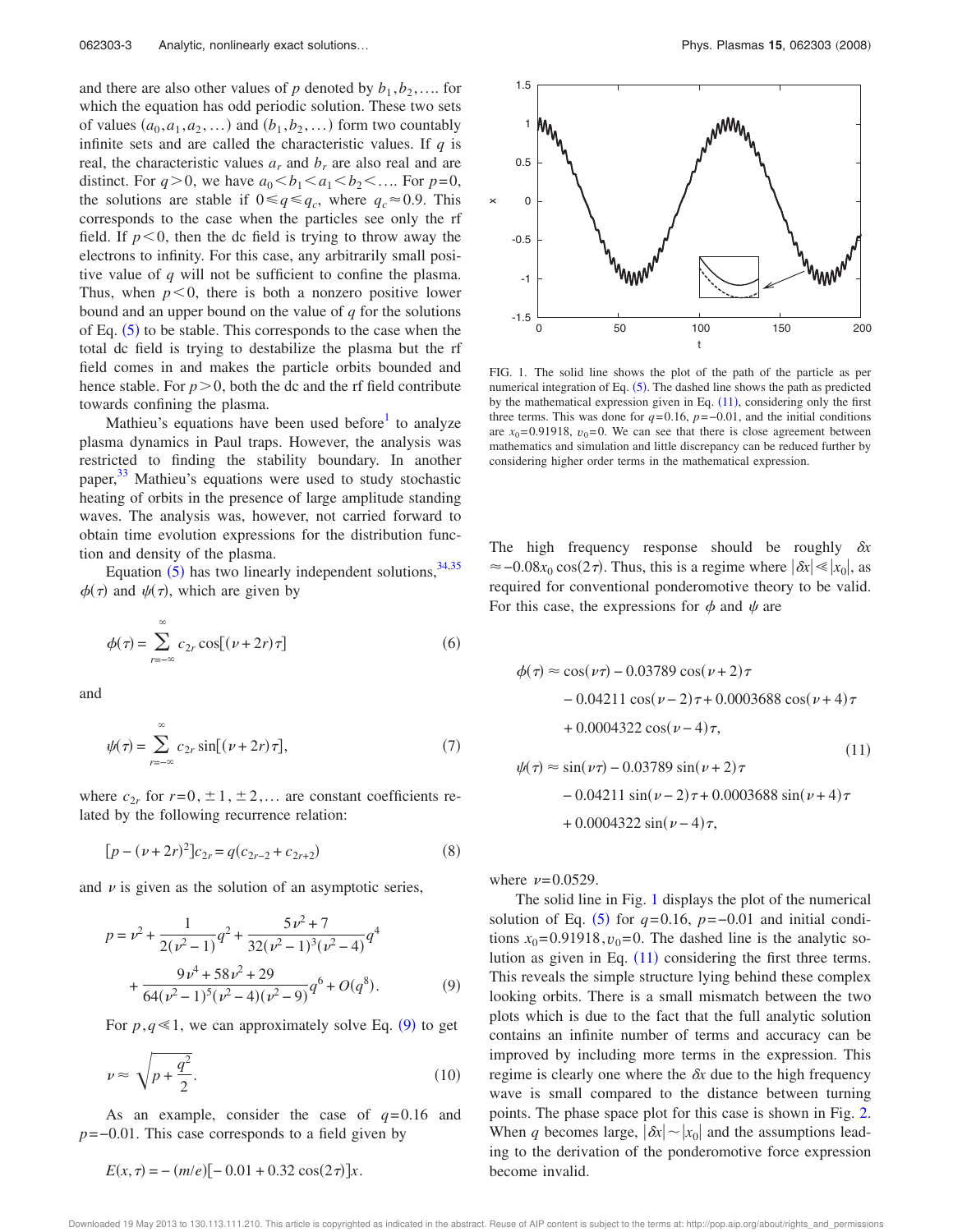

FIG. 2. This is the phase space plot of the trajectory shown in Fig. 1. We can see that near *x*=1 and *x*=−1, the particle is undergoing high frequency oscillations. This is the region of phase space for which the ponderomotive theory holds.

The general solution to Eq.  $(5)$  is

$$
x(\tau) = D\phi(\tau) + E\psi(\tau),\tag{12}
$$

where *D* and *E* are constants that depend on the initial conditions, namely the particle position and velocity at  $\tau=0$ .

As can be seen in Eq.  $(11)$ , the coefficients in the expression for  $\phi$  and  $\psi$  that really matter are *c*<sub>0</sub>, *c*<sub>2</sub>, and *c*<sub>−2</sub>. For  $r > 0$ ,  $|c_{2r}/c_0| \approx \mathcal{O}(q^{|r|}/4r^2)$ . Thus,  $c_0$  dominates over the other coefficients since  $q \le 1$ . The particle trajectory is a low frequency sinusoid (both cosine and sine components) with frequency equal to  $\nu$ , which is irrationally related to  $w$  in general (in our normalization  $w=2$ ), and two low-amplitude high frequency components, of frequency  $w + v$  and  $w - v$ , superimposed on that and other higher frequencies as can be seen from the expressions in Eqs.  $(6)$  and  $(7)$ . The low frequency path is the one predicted by the ponderomotive force expression. To see this equivalence, we consider the ponderomotive force expression as given in Eq.  $(2)$ . For the case when  $g(x)$  corresponds to Eq. (1) with  $p=0$ , the ponderomotive equation for the low frequency path becomes

$$
\frac{d^2x}{d\tau^2} = -\frac{1}{2}q^2x.\tag{13}
$$

This has already been derived in the Introduction. The general solution to the above equation will be a linear combination of cos  $\nu\tau$  and sin  $\nu\tau$ , where  $\nu=q/\sqrt{2}$ , which agrees with Eq.  $(10)$  for  $p=0$ . Thus, Eq.  $(13)$  is only approximate and the exact expression for  $\nu$  is the asymptotic series given in Eq.  $(9)$  with  $p=0$ .

The expressions for *v* is

$$
v = \frac{dx}{d\tau} = D\phi' + E\psi',\tag{14}
$$

where  $'$  represents differentiation with respect to  $\tau$ . Putting  $\tau = 0$ , in Eqs. (12) and (14), we get

$$
x_0 = D\phi_0 + E\psi_0,
$$
  
\n
$$
v_0 = D\phi'_0 + E\psi'_0,
$$
\n(15)

where the subscript 0 refers to the value of the corresponding functions at  $\tau=0$ . From Eqs. (6) and (7) it is clear that  $\phi$ contains only cosine terms and  $\psi$  contains only sine terms. This means that  $\phi'$  will contain only sine terms and  $\psi'$  will contain only cosine terms. Thus,  $\phi'_0 = 0$  and  $\psi_0 = 0$ . Substituting this in Eq.  $(15)$ , we solve for *D* and *E*, to get

$$
D = x_0/\phi_0,
$$
  
\n
$$
E = v_0/\psi'_0.
$$
\n(16)

Substituting this in Eqs.  $(12)$  and  $(14)$  and solving for  $x_0$  and  $v_0$ , we obtain

$$
x_0 = \frac{1}{\psi'_0} (x\psi' - v\psi),
$$
  
\n
$$
v_0 = \frac{1}{\phi_0} (v\phi - x\phi'),
$$
\n(17)

where  $\psi(\tau)$  and  $\phi(\tau)$  are given by Eqs. (6) and (7). It is important to note that Eq. (17) is linear in *x* and *v* since  $\phi$ and  $\psi$  are functions of time alone. Since  $\phi_0 \psi_0'$  is the nonzero Wronskian for Eq.  $(5)$ , the denominators in Eq.  $(17)$  are strictly nonzero.

The distribution function of the plasma at any time  $\tau$  can now be written as

$$
f(x, v, \tau) = f_0[x_0(x, v, \tau), v_0(x, v, \tau)],
$$

where  $f_0(x_0, v_0)$  is the distribution function of the plasma at  $\tau$ =0. It must be noted that  $f_0(x_0, v_0)$  can be any arbitrary function of  $x_0$  and  $v_0$ .

# **III. TIME EVOLUTION OF THE DISTRIBUTION FUNCTION AND DENSITY**

The time evolution of the distribution function and density of the plasma has a strong dependence on its expression at  $\tau=0$ . We consider a form of the initial distribution function given by

$$
f_0(x_0, v_0) = n_0 \sqrt{\frac{\beta_0}{2\pi}} \exp\bigg[ -\beta_0 \bigg(\frac{1}{2}v_0^2 + \gamma_0 x_0^2\bigg) \bigg],
$$
 (18)

where  $\gamma_0$  > 0 is any non-negative real number which defines the scale length of the plasma for  $\tau < 0$ ,  $n_0$  is the plasma density at  $x_0 = 0$ , and  $\beta_0$  is a measure of the plasma temperature. We could have as well chosen any arbitrary distribution function,  $f_0(x_0, v_0)$ , instead of the Maxwellian, but we choose this since it is related to the idea of thermal equilibrium. For the above distribution function, the density of the plasma at  $\tau=0$  is

$$
n_0 \exp(-\beta_0 \gamma_0 x_0^2). \tag{19}
$$

We have shown in Appendix  $A<sup>41</sup>$  that the analytic expression for the time evolution of the distribution function of the electrons is given by

Downloaded 19 May 2013 to 130.113.111.210. This article is copyrighted as indicated in the abstract. Reuse of AIP content is subject to the terms at: http://pop.aip.org/about/rights\_and\_permissions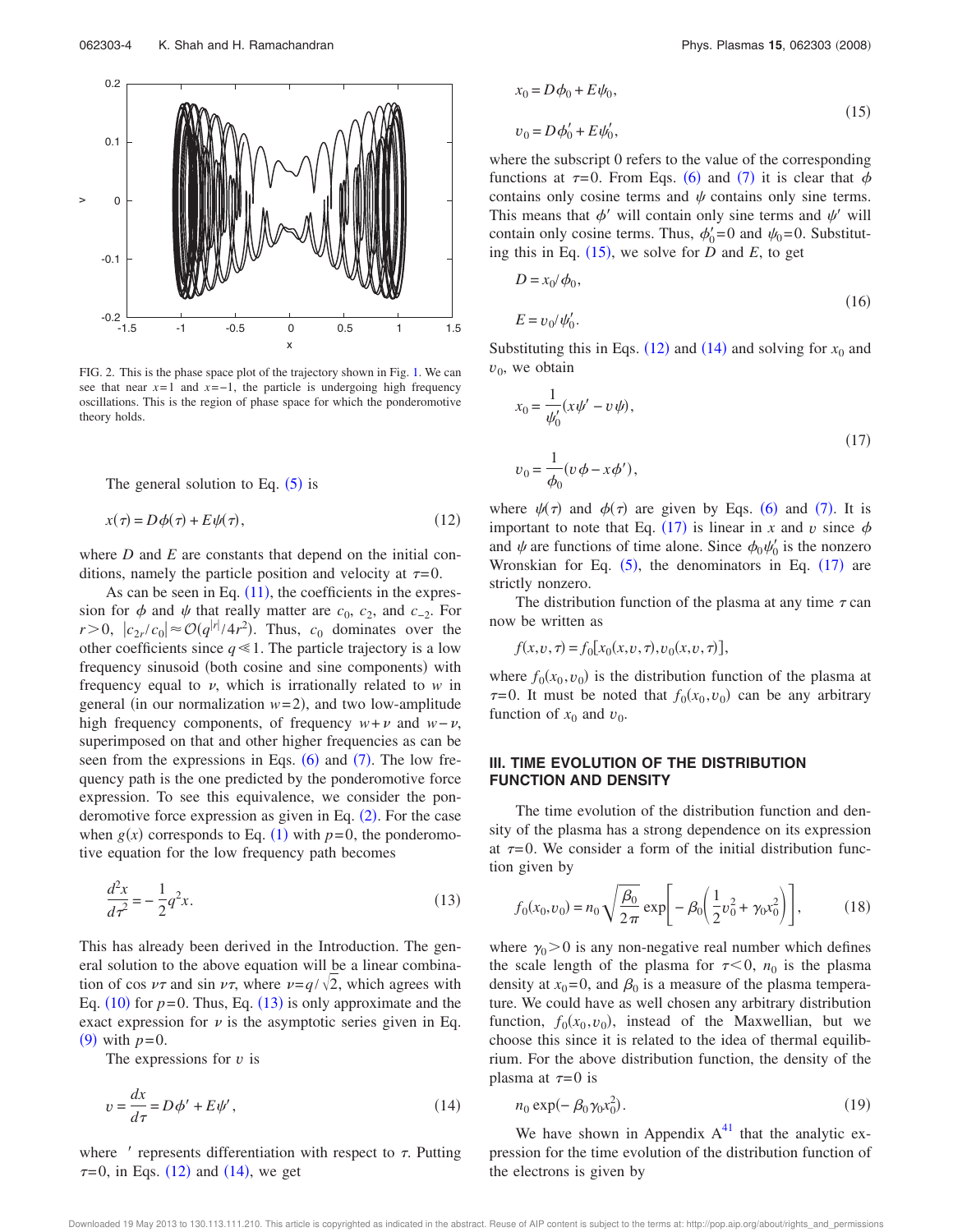$$
f(x, v, \tau) = n_0 \sqrt{\frac{\beta_0}{2\pi}} \exp\left[-\frac{\beta_0 a}{2\phi_0^2 \psi_0'^2} \left(v - \frac{cx}{a}\right)^2\right]
$$
  
\n
$$
\times \exp\left(-\frac{\beta_0 \gamma_0 \phi_0^2 \psi_0'^2}{a} x^2\right)
$$
  
\n
$$
\Rightarrow f(x, v, \tau) = n_0 \sqrt{\frac{\beta_0}{2\pi}} \exp\left\{-\frac{\beta_0}{2} \eta(\tau) [v - \xi(\tau) x]^2\right\}
$$
  
\n
$$
\times \exp\left[-\beta_0 \gamma_0 \frac{x^2}{\eta(\tau)}\right],
$$
\n(20)

where

$$
a(\tau) = \phi^2 \psi_0'^2 + 2\gamma_0 \psi^2 \phi_0^2,
$$
  
\n
$$
c(\tau) = \phi \phi' \psi_0'^2 + 2\gamma_0 \psi \psi' \phi_0^2,
$$
\n(21)

$$
\eta(\tau) = \frac{\phi^2 \psi_0^{\prime 2} + 2 \gamma_0 \phi_0^2 \psi^2}{\phi_0^2 \psi_0^{\prime 2}},
$$
  

$$
\xi(\tau) = \frac{c(\tau)}{a(\tau)} = \frac{\phi \phi' \psi_0^{\prime 2} + 2 \gamma_0 \psi \psi' \phi_0^2}{\phi^2 \psi_0^{\prime 2} + 2 \gamma_0 \psi^2 \phi_0^2},
$$
\n(22)

and  $\phi$ ,  $\psi$ ,  $\phi$ <sub>0</sub>, and  $\psi'$  were defined in the previous section.  $\phi$ ,  $\psi$  are purely functions of  $\tau$  and  $\phi_0$ ,  $\psi'_0$  are nonzero constants. It should be noted that the method used in Appendix  $A^{41}$  applies to arbitrary  $f_0(x_0, v_0)$ . We can now integrate Eq.  $(20)$  with respect to  $v$  to get the time evolution of the density of the plasma,

$$
n(x,\tau) = n_0 \exp\left(-\frac{\beta_0 \gamma_0 \phi_0^2 \psi_0'^2}{\phi^2 \psi_0'^2 + 2 \gamma_0 \psi^2 \phi_0^2} x^2\right)
$$

$$
\times \sqrt{\frac{\phi_0^2 \psi_0'^2}{\phi^2 \psi_0'^2 + 2 \gamma_0 \phi_0^2 \psi^2}}
$$

$$
\Rightarrow n(x,\tau) = \frac{n_0}{\sqrt{\eta(\tau)}} \exp\left[-\beta_0 \gamma_0 \frac{x^2}{\eta(\tau)}\right],
$$
(23)

 $n(x, \tau)$  remains a Gaussian in *x* whose width fluctuates in time. This fluctuation has both high-frequency and low frequency components. It has been shown in Eq. (D9), Appendix D,<sup>41</sup> that for  $q^2 \ll p \ll 1$ ,

$$
\eta(\tau) = \frac{a}{\phi_0^2 \psi_0'^2} = 1 + q \left[ 1 + \frac{q}{4p} \right] \cos 2\nu \tau - q \cos 2\tau + \mathcal{O}(q^2).
$$

This corresponds to the oscillation seen when an rf field of amplitude  $2q$  is suddenly applied to a confined plasma at  $\tau$  $= 0$ . It has been shown in Eq. (D4) that for  $q \le 1$ ,

$$
\eta(\tau) = \frac{\gamma + \gamma_0}{\psi_0^{\prime 2}} \left[ 1 + \frac{\gamma - \gamma_0}{\gamma + \gamma_0} \cos(2 \nu \tau) - q \cos(2 \tau) + \mathcal{O}(q^2) \right],
$$

where  $[\beta_0 \gamma_0]^{-1/2}$  is the scale-length of the initial plasma and  $\gamma = \psi_0^2 / 2 \phi_0^2 \approx 0.5p + 0.25q^2$ . For  $\gamma = \gamma_0$ ,  $\eta(\tau)$  becomes independent of  $\nu$ . For general  $p, q$ , in Appendix B,<sup>41</sup> we show that for

$$
\gamma \approx \frac{p}{2} + \frac{q^2}{4} \tag{24}
$$

the functions  $\xi(\tau)$  and  $\eta(\tau)$  can be written as a Fourier series with fundamental frequency  $w=2$ . Also,  $\xi(\tau)$  is purely a sine series and  $\eta(\tau)$  is purely a cosine series, which can be written as

$$
\xi(\tau) = \sum_{r=0}^{\infty} e_r \sin(2r\tau),
$$

$$
\eta(\tau) = \sum_{r=0}^{\infty} d_r \cos(2r\tau).
$$

Thus, for this value of  $\gamma$ , the distribution function and density become

$$
f(x, v, \tau) = n_0 \sqrt{\frac{\beta_0}{2\pi}} \exp\left\{-\frac{\beta_0}{2} \sum_{r=0}^{\infty} d_r \cos(2r\tau) \times \left[v - x \sum_{r=0}^{\infty} e_r \sin(2r\tau)\right]^2\right\}
$$

$$
\times \exp\left[-\frac{\beta_0 \gamma}{\sum_{r=0}^{\infty} d_r \cos(2r\tau)} x^2\right]
$$
(25)

and

$$
n(x,\tau) = \frac{n_0}{\sqrt{\sum_{r=0}^{\infty} d_r \cos(2r\tau)}} \exp\left[-\frac{\beta_0 \gamma}{\sum_{r=0}^{\infty} d_r \cos(2r\tau)} x^2\right].
$$
\n(26)

Thus, for  $\gamma_0 = \gamma \approx 0.5p + 0.25q^2$ , the time-varying terms in the distribution function and density have no dependence on  $\nu$ and thus, the fluctuations in  $f(x, v, \tau)$  and  $n(x, \tau)$  are only a Fourier series with fundamental frequency *w*. This corresponds to a solution that is stationary in "slow time," one that oscillates at the rf frequency and its harmonics. This solution corresponds to an initial distribution that is invariant on curves of constant  $E = 1/2v^2 + \gamma x^2$ , which for  $\gamma \approx 0.5p$  $+0.25q<sup>2</sup>$  confirms the "ponderomotive energy" concept for *p*=0. For the case of  $p \neq 0$ , this expression of  $\gamma$  can be viewed as a definition of the "generalized ponderomotive energy" concept where the particles see both the dc as well as the rf field. $\overline{1}$ 

Although  $\gamma \approx 0.5p + 0.25q^2$  corresponds to the usual notion of ponderomotive energy, this expression for  $\gamma$  is not quite exact. As is shown in Eq.  $(B11)$ , Appendix  $B<sub>1</sub><sup>41</sup>$  a more accurate expression for  $\gamma$  is

$$
\gamma = \frac{1}{2} \left[ \nu + \frac{2(c_2 - c_{-2})}{c_0 + c_2 + c_{-2}} \right]^2 = \frac{\nu^2}{2} [1 + 2q + \mathcal{O}(q^2)]. \tag{27}
$$

For the case of  $p=0$  and  $q>0$ ,  $\nu=q/\sqrt{2}+\mathcal{O}(q^3)$ . Thus, for this case,

$$
\gamma = \frac{q^2}{4} [1 + 2q + \mathcal{O}(q^2)].
$$
\n(28)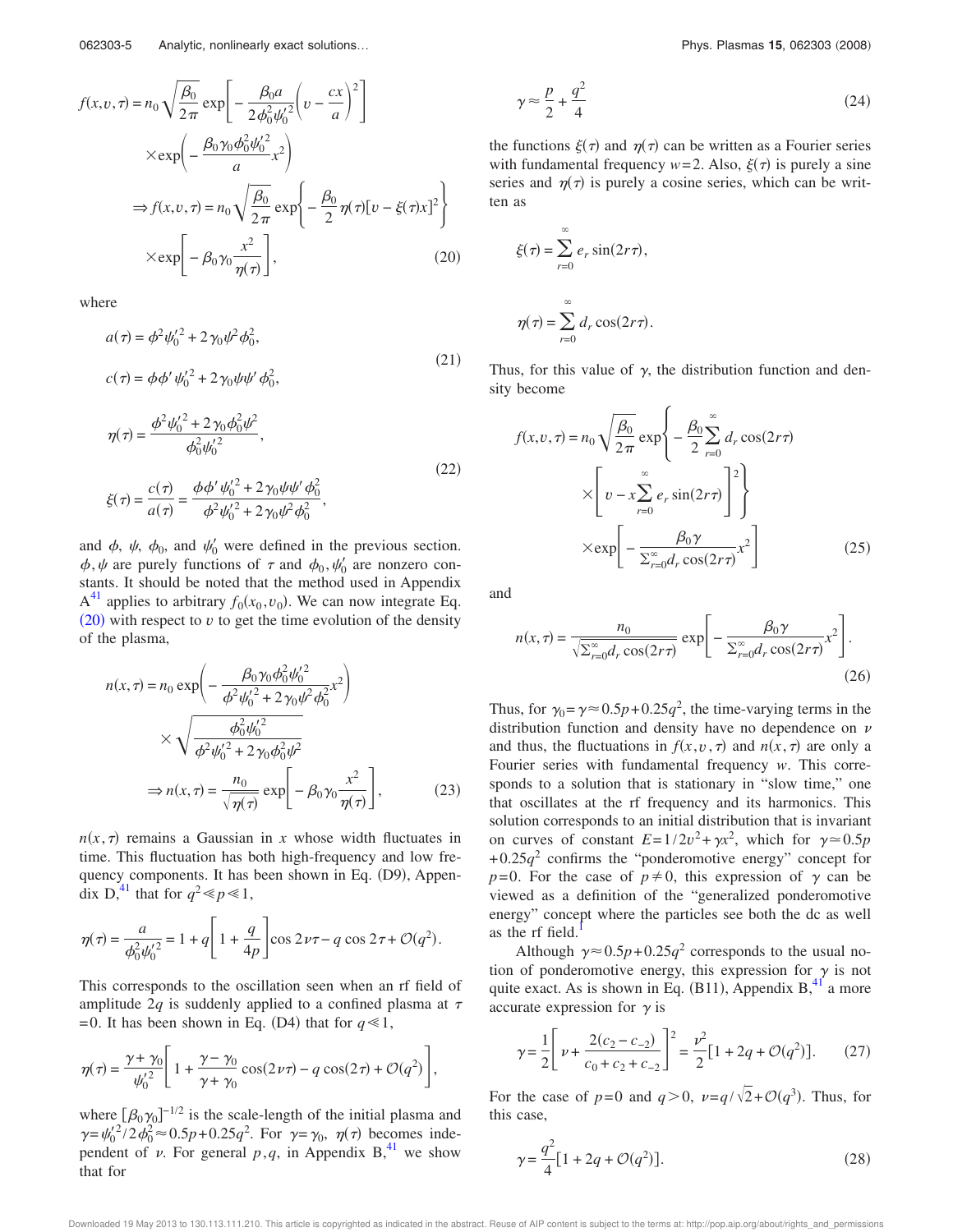

FIG. 3. This shows the density plots with *q*=0.16, *p*=−0.01 at two different times  $\tau=0$  and  $\tau=k\pi$ , where  $k \in N$  is such that  $k\pi$  is close to  $\pi/2\nu$ . The three plots are for different values of  $\gamma_0$ . (a)  $\gamma_0 = 0.5p + 0.25q^2$ ; (b)  $\gamma_0 = \gamma$ , where  $\gamma$  is given in Eq. (27); (c)  $\gamma_0 = 20p + 10q^2 \gg \gamma$ . In (a), it can be seen that the two curves are quite close to each other. This shows that, approximately,  $\gamma = 0.5p + 0.25q^2$  is the value of  $\gamma_0$  at which the density function does not have a large  $\nu$  dependence. The curve in (b) clearly shows that Eq. (28) gives a much more accurate expression for the  $\gamma$  which leads to a more accurate expression for the ponderomotive energy of a particle under the linearly varying oscillatory electric field. The overlap of the curves at  $\tau=0$ and  $\tau = k\pi$  is so good that it is not visible in this graph. In (c) it can be clearly seen that for this value of  $\gamma_0$ , the density function has a strong dependence on  $\nu$ .

It has been numerically verified that the above expression for  $\gamma$  is much more accurate than  $\gamma = 0.25q^2$  and the second term in the brackets in Eq.  $(28)$  is of the order of *q* and is 0.3815 for  $q=0.16$  and  $p=0$ . So, the improved expression for ponderomotive energy for the linear case when  $p=0$  is

$$
E = \frac{1}{2}v^2 + \frac{q^2}{4}[1 + 2q + \mathcal{O}(q^2)]x^2.
$$
 (29)

Each of the three plots in Fig. 3 show two curves for the spatial variation of density corresponding to Eq.  $(23)$  at two different times  $\tau = 0$  and  $\tau = 2k\pi/\omega$ . Here,  $k \in N$  and is chosen such that  $2k\pi/\omega$  is close to  $\pi/(2\nu)$ . These three plots are for three different values of  $\gamma_0$ , when  $q=0.16$  and  $p=-0.01$ . Figure 3(a) is for  $\gamma_0 = 0.5p + 0.25q^2$ , Fig. 3(b) is for  $\gamma_0 = \gamma$  as given by Eq. (27), and Fig. 3(c) is for  $\gamma_0 = 20p + 10q^2$ . It can be seen in Fig. 3(a) that for  $\gamma_0=0.5p+0.25q^2$ , which corresponds to the conventional ponderomotive theory, the density is not absolutely invariant on the slow time scale. But if  $\gamma_0$  is chosen according to Eq.  $(27)$ , the density does not change on the slow time scale corresponding to frequency  $\nu$ , which can be seen in Fig.  $3(b)$ . This confirms the accuracy of Eq.  $(27)$ . Figure 3(c) shows that if  $\gamma_0$  is arbitrarily chosen, then the density changes significantly on the slow time scale. This substantial change in density can be understood by considering the evolution of the distribution function in phase space which can be seen in Fig. 4. The density of particles at the turning points at  $\tau=0$  is the density at  $x=0$  at time  $\tau$  $\approx \pi/2\nu$ . For arbitrary loading, this density differs from the density at  $x=0$  at time  $\tau=0$ . This results in fluctuation of  $f(x, v, \tau)$  at each point *x*, resulting in density fluctuations.



FIG. 4. This is the contour plot of the distribution function of the plasma for the case  $\gamma_0$ =20*p*+10*q*<sup>2</sup> with *q*=0.16, *p*=−0.01. The two superimposed contour plots correspond to the two times of the curves shown in Fig.  $3(c)$ . This clearly shows that the drastic change in the distribution function is the reason for the huge change in the density function over the  $\nu$  time scale.

# **IV. SELF-CONSISTENT SOLUTIONS AND PLASMA CONFINEMENT**

In the previous section, we have derived analytic expressions for the time evolution of the distribution function of a plasma under the electric field given by Eq.  $(1)$ . The actual electric field in the plasma is given by

$$
E(x,\tau) = E_e(x,\tau) + E_i(x,\tau),
$$

where  $E(x, \tau)$  is the total field given by Eq. (1),  $E_e(x, \tau)$  is the externally applied electric field, and  $E_i(x, \tau)$  is the self-field induced by the plasma electrons.  $E_i(x, \tau)$  is given by

$$
\frac{dE_i}{dx} = -4\pi en(x, \tau),\tag{30}
$$

where  $n(x, \tau)$  is the density of the electrons and the ions have been neglected since we are considering a pure electron plasma. The solution for the distribution function of the plasma obtained in the previous section is self-consistent if

$$
E_e + E_i = -\frac{m}{e} \left[ -B + A \cos(2\tau) \right] x
$$
  

$$
\Rightarrow E_e(x, \tau) = -\frac{m}{e} \left[ -B + A \cos(2\tau) \right] x - E_i(x, \tau).
$$
  
(31)

So, if an rf field is applied satisfying this equation, the plasma response becomes self-consistent. Equation (30) therefore becomes analogous to the nonlinear Poisson's equation in BGK mode theory. We repeat that this solution does not satisfy  $\partial E / \partial x = 4\pi \rho$ . Thus, gradients of  $\overrightarrow{E}$  must exist along *y* and *z* directions requiring some mechanism to keep particle motion along *x*.

If we excite the plasma with the above external field, then the  $E_e(x, \tau)$  and  $E_i(x, \tau)$  will add together to give an oscillating electric field, linearly varying in space, which can confine the plasma.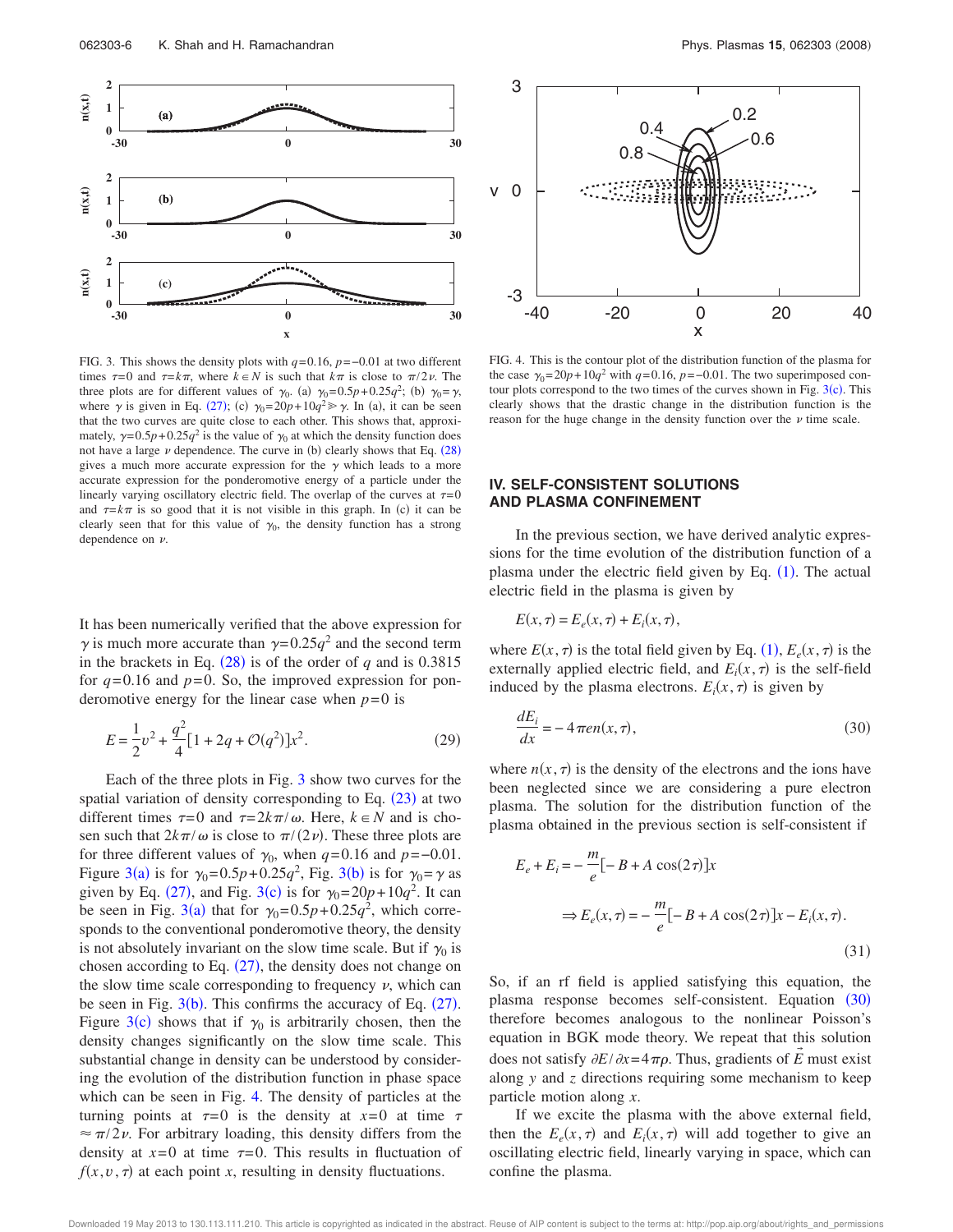

FIG. 5. This shows the spatial variation of the magnitude of various frequency components present in the Fourier transform of  $E_i(x, t)$  as given by Eq. (32). This is for the case when  $\gamma$  is given by Eq. (27) and  $q=0.16$ , *p* =−0.01. As can be clearly seen, leaving the dc component, the component at  $\omega$  is dominating. And we also have small contributions from components at frequencies  $2\omega$ ,  $3\omega$  ( $\omega$ =2 in our normalization). The remaining harmonics are lower in magnitude than the ones shown. The component at  $2\omega$  is two orders of magnitude lower than that at  $\omega$ . So, the field given by Eq. (32) is essentially a nonuniform monochromatic electric field for all practical purposes.

We have already shown in Eq. (23) that  $n(x, \tau)$  is symmetric in *x* and is given by

$$
n(x,t) = \frac{n_0}{\sqrt{\eta(\tau)}} \exp \left[ -\beta_0 \gamma_0 \frac{x^2}{\eta(\tau)} \right],
$$

where  $\eta(\tau)$  is given by

$$
\eta(\tau) = \frac{\phi^2 \psi_0^{\prime 2} + 2 \gamma_0 \phi_0^2 \psi^2}{\phi_0^2 {\psi_0^{\prime 2}}}.
$$

Clearly,  $E_i$  is antisymmetric and hence is zero at  $x=0$ . Thus, the expression for  $E_i$  is

$$
E_i(x,\tau) = \frac{-4\pi e n_0}{\sqrt{\tilde{\eta}(\tau)}} \int_0^x \exp\left[-\beta_0 \gamma_0 \frac{x^2}{\tilde{\eta}(\tau)}\right] dx
$$
  
=  $-2\pi e n_0 \sqrt{\frac{\pi}{\beta_0 \gamma_0}} \operatorname{erf}\left[\sqrt{\beta_0 \gamma_0} \frac{x}{\sqrt{\tilde{\eta}(\tau)}}\right],$  (32)

where erf is the error function. Thus, the right-hand side of Eq. (32) is fully specified for the given distribution function.

The Fourier components of the electric field,  $E_i(x, \tau)$  are plotted in Fig. 5. As can be seen, the component at the rf frequency *w* dominates other higher harmonics. The difference between the components at *w* and 2*w* is two orders in magnitude.

Thus, only the fundamental and the bounce frequency components of  $E_e(x, \tau)$  have significant amplitude,

$$
E_e(x,\tau) = E_0(x) + E_{\nu}(x)\cos(\nu\tau) + E_1^+(x)\cos[(2+\nu)\tau] + E_1^-(x)\cos[(2-\nu)\tau] + \cdots
$$

If  $\gamma_0$  is such that Eq. (27) is satisfied, the  $\nu$  dependence vanishes and for all practical purposes,  $E_e(x, \tau)$  is a nonuniform monochromatic electric field with a dc component. For this value of  $\gamma_0$ ,  $\eta(\tau)$  is a cosine series and hence is a symmetric function of time and  $E_e(x, \tau)$  becomes

$$
E_e(x, \tau) = E_0(x) + E_1(x)\cos(2\tau).
$$

Thus, when  $\gamma$  is given by Eq. (27), the Fourier decomposition of  $E_e(x, \tau)$  is a pure cosine series and hence the component of  $E_i(x, \tau)$  at frequency *w* is in phase with  $E_i(x, \tau)$ . Depending on the value of  $-mB/e$  desired in Eq. (1), different  $E_0(x)$  profiles are required.

#### **V. DISCUSSION**

#### **A. The ponderomotive potential**

The standard definition of the "ponderomotive potential" is based on first order theory. As a result, the value of  $\nu$  is in error for larger field gradients. For electric fields linearly varying in space, the theory of Mathieu functions provides a better expression for the ponderomotive force, that includes the stability boundary. The expressions obtained in the previous sections describe exact solutions of the onedimensional problem for the case of constant gradient fields. This is important since it permits us to validate theories in the literature against this exactly solvable case.

For the case of a linearly varying field, conventional ponderomotive force expressions approximately predict the low frequency path or the path along which the particle will drift. Based on this expression, the expression for the spatial variation of the time-averaged plasma density is derived. In two papers published in 1979, Krapchev and Abhay<sup>20,21</sup> showed that under the action of an electric field  $-(m/e)wv_0(x)\cos(wt)$ , the time-averaged density of the pure electron plasma will be  $n = n_0 \exp[v_0^2(x)/2v_T^2]$ , where  $v_T$  is the thermal velocity of the plasma electrons. This is in agreement with the conventional ponderomotive theory. Krapchev's result, and indeed all of the conventional work, applies only to the  $q \le 1$  limit, as it is assumed that the gradients are weak.

When these expressions are applied to the field distribution studied in this paper, they predict that the time-averaged density should vary as

$$
n = n_0 e^{-\beta_0 q^2 x^2/4}.
$$

From the expressions derived in this paper in Eq.  $(23)$ , the actual instantaneous density is given by

$$
n = \frac{n_0}{\sqrt{\eta(\tau)}} \exp \left[-\beta_0 \gamma_0 \frac{x^2}{\eta(\tau)}\right].
$$

For  $\gamma_0 = \gamma$ , the time-averaged expression for this density is given by [Eq. (C8), Appendix  $C^{41}$ ],

$$
\overline{n(x)} = n_0 \exp\left[-\frac{\beta_0 q^2 x^2}{2} \right] \left[1 - \frac{q}{2} - \frac{\beta_0 q^3 x^2}{2} + \mathcal{O}(q^2)\right].
$$
\n(33)

While the exponential dependence is in agreement with ponderomotive theory, the additional multiplicative factors are not. These factors arise from the fact that the electron response is adiabatic and hence temperature is not a constant. In conventional ponderomotive theory, an implicit assump-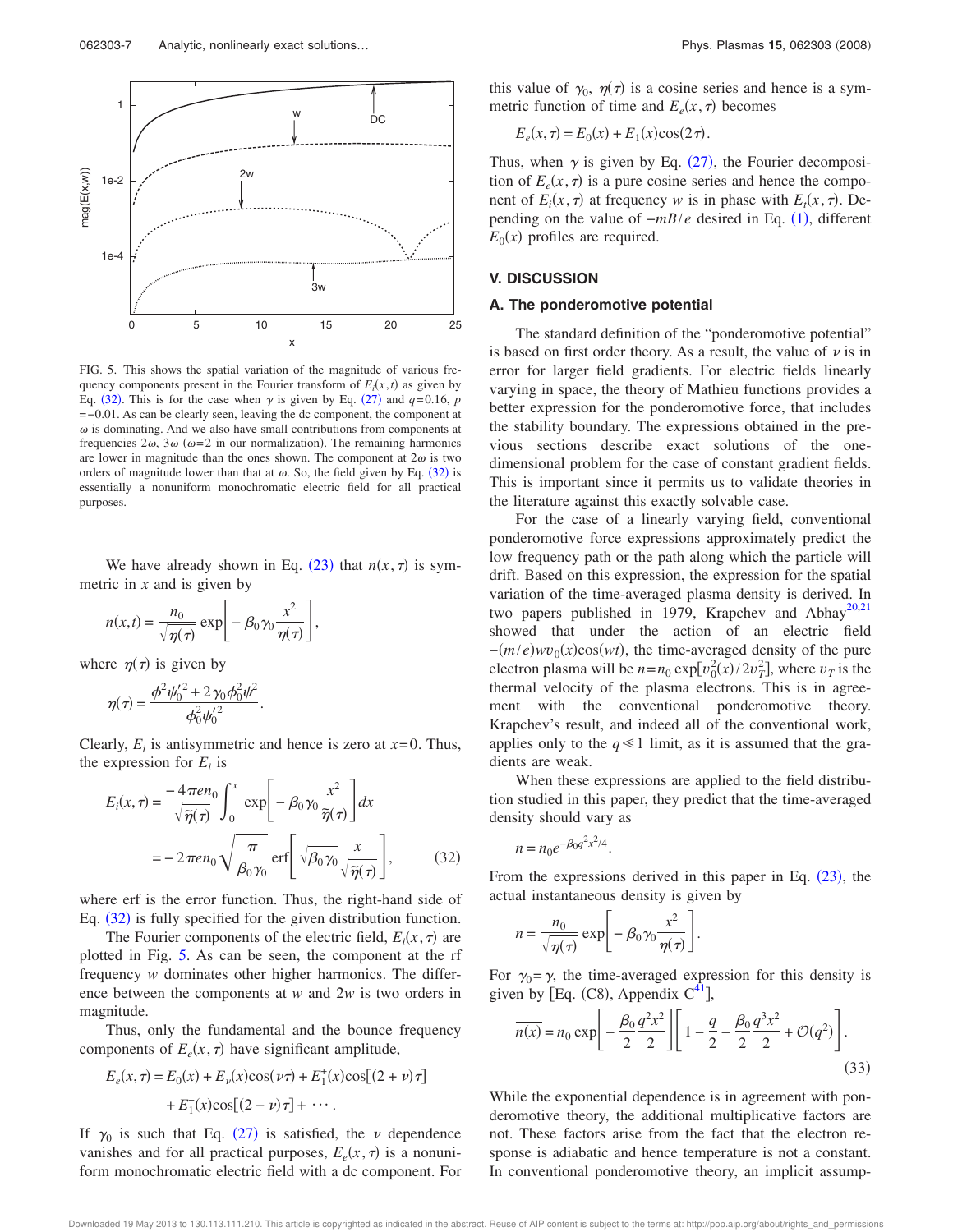tion is made that the rf field is connected to a heat bath held at  $\beta_0$ . Hence this factor is not seen. However, such an assumption is questionable at rf frequencies. When the exact problem is solved, we find the additional factors. It is startling that there is a correction factor of  $O(q)$ , which is a lower order than the ponderomotive effect itself. While this result has only been obtained for a very specific field profile, the source of the deviation from conventional theory suggests that a similar correction term would appear in any bounded system. Of course in the case of a linear gradient, this term is particularly significant, since the plasma response is exactly adiabatic at all collision frequencies, as is seen in the subsection discussion collisional response.

A question of interest is what changes are required in plasma fluid equations to obtain Eq.  $(33)$ . The ponderomotive force is seen by all particles and as seen in Eqs. (6) and  $(7)$ , the shape of the particle orbit is independent of the particle's initial conditions. Hence, on taking the moment, this force remains in its single particle form. However, as seen in Eq. (20), the temperature oscillates in "fast time" yielding a changed value for the average temperature as seen in Eq.  $(33)$ . The equation of state therefore needs to be changed to  $P=n\kappa\tilde{T}$ , where fluid behavior is assumed to be isothermal. The time averaged temperature is [Eq. (C6), Appendix  $C^{41}$ ]

$$
\widetilde{T} = T_0[1 + q + \mathcal{O}(q^2)],\tag{34}
$$

where  $T_0 = 1/\kappa\beta_0$  is the initial temperature of the plasma. Substituting this into the momentum equation, the long term steady state density becomes

$$
n = \widetilde{n}_0 \exp\left[-\frac{\phi_P}{\kappa \widetilde{T}}\right],
$$

where  $\phi_P$  is the ponderomotive potential energy of the each electron. The above expression for density is the well known Boltzmann relation. Since rf interaction preserves fluid,  $n_0$ can be obtained from the initial conditions to yield

$$
\overline{n(x)} = n_0 \sqrt{\frac{T_0}{\tilde{T}}} \exp\left(-\frac{\phi_P}{\kappa \tilde{T}}\right).
$$

Substituting  $\phi_p = 0.25q^2x^2(1+2q)$  from Eq. (29) and  $\tilde{T}$  from Eq.  $(34)$ , we obtain to first order

$$
\overline{n(x)} = n_0 \sqrt{\frac{1}{1 + q + \mathcal{O}(q^2)}}
$$
\n
$$
\times \exp\left\{-\beta_0 \frac{0.25q^2 x^2 [1 + 2q + \mathcal{O}(q^2)]}{1 + q + \mathcal{O}(q^2)}\right\}
$$
\n
$$
= n_0 \exp\left(-\frac{\beta_0 q^2 x^2}{2}\right) \left[1 - \frac{q}{2} - \frac{\beta_0 q^3 x^2}{2} + \mathcal{O}(q^2)\right],
$$
\n(35)

which is in agreement with Eq.  $(33)$ .

One difficulty with this modification of the fluid equations is that the solutions obtained in this paper exhibit adiabatic behavior for all rf frequencies and all collision frequencies. However, we conjecture that non idealities would relax the slow time behavior to make the isothermal equation of state,  $P=n\kappa \tilde{T}$  valid.

In general, the exact plasma response also contains a term at the slow frequency,  $2\nu$ . This corresponds to the nonlinear, transient response. Conventional ponderomotive theory looks for steady state solutions, i.e., it assumes that the distribution function of the plasma can be expanded in a Fourier series which has the same fundamental frequency, *w*, as the applied field. However, unless  $\gamma$  is given by Eq. (27), a  $\nu$  dependent term appears, and modifies the density perturbation. This is further discussed in the next subsections.

#### **B. Relation to BGK theory**

As can be seen in Fig. 5, the externally applied field *has a significant dc component*. This is the electric field that is required to balance the self-field induced by the plasma electrons. If we choose a value of  $\gamma$  for a particular p, q other than that given by Eq.  $(27)$ , then the applied field will have components at frequency  $\nu$ , in addition to a dc component and components at the rf frequency *w* and its harmonics. Existing treatments of this problem deal only with the field seen by particles, and thus neglect the need to balance this self-field.

The derivation in Sec. III was for a electron distribution function whose velocity variation was a Maxwellian. However, any arbitrary distribution could have been chosen that depended on *x* and *v* through  $E_p = 0.5v^2 + \gamma_0 x^2$ . Let the distribution function of the plasma at  $\tau = 0$  be  $f_0(x_0, v_0) = F(0.5v^2)$ +  $\gamma_0 x^2$ ), where *F* is a smooth but otherwise arbitrary function of its argument. This distribution will evolve with time, and at an arbitrary time  $\tau$ , it can be written as

$$
f(x,v,\tau) = F\left\{\frac{\eta(\tau)}{2}[v-\xi(\tau)x]^2 + \gamma_0 \frac{x^2}{\eta(\tau)}\right\},\,
$$

where  $\eta(\tau)$  and  $\xi(\tau)$  were defined in Eq. (22). The density of the plasma at any arbitrary time is thus

$$
n(x,\tau) = \int_{-\infty}^{\infty} f(x,v,\tau) dv
$$
  
= 
$$
\int_{-\infty}^{\infty} F\left\{\frac{\tilde{\eta}(\tau)}{2} [v - \tilde{\xi}(\tau)x]^2 + \gamma_0 \frac{x^2}{\tilde{\eta}(\tau)}\right\} dv
$$
  
= 
$$
\sqrt{\frac{1}{\tilde{\eta}(\tau)}} \int_{-\infty}^{\infty} F\left[\frac{u^2}{2} + \gamma_0 \frac{x^2}{\tilde{\eta}(\tau)}\right] du,
$$

where

$$
u = \sqrt{\widetilde{\eta}(\tau)}[v - \widetilde{\xi}(\tau)x] = \sqrt{\frac{1}{\widetilde{\eta}(\tau)}}n\left[\sqrt{\frac{1}{\widetilde{\beta}(\tau)}}x, \tau = 0\right].
$$

Corresponding to this density expression we can now find the induced field and, hence, the total external field required.

The same derivation shows that any such function of *E<sup>P</sup>* yields a distribution that is time stationary with fluctuations at the rf frequency and its harmonics when  $\gamma$  is given by Eq.

Downloaded 19 May 2013 to 130.113.111.210. This article is copyrighted as indicated in the abstract. Reuse of AIP content is subject to the terms at: http://pop.aip.org/about/rights\_and\_permissions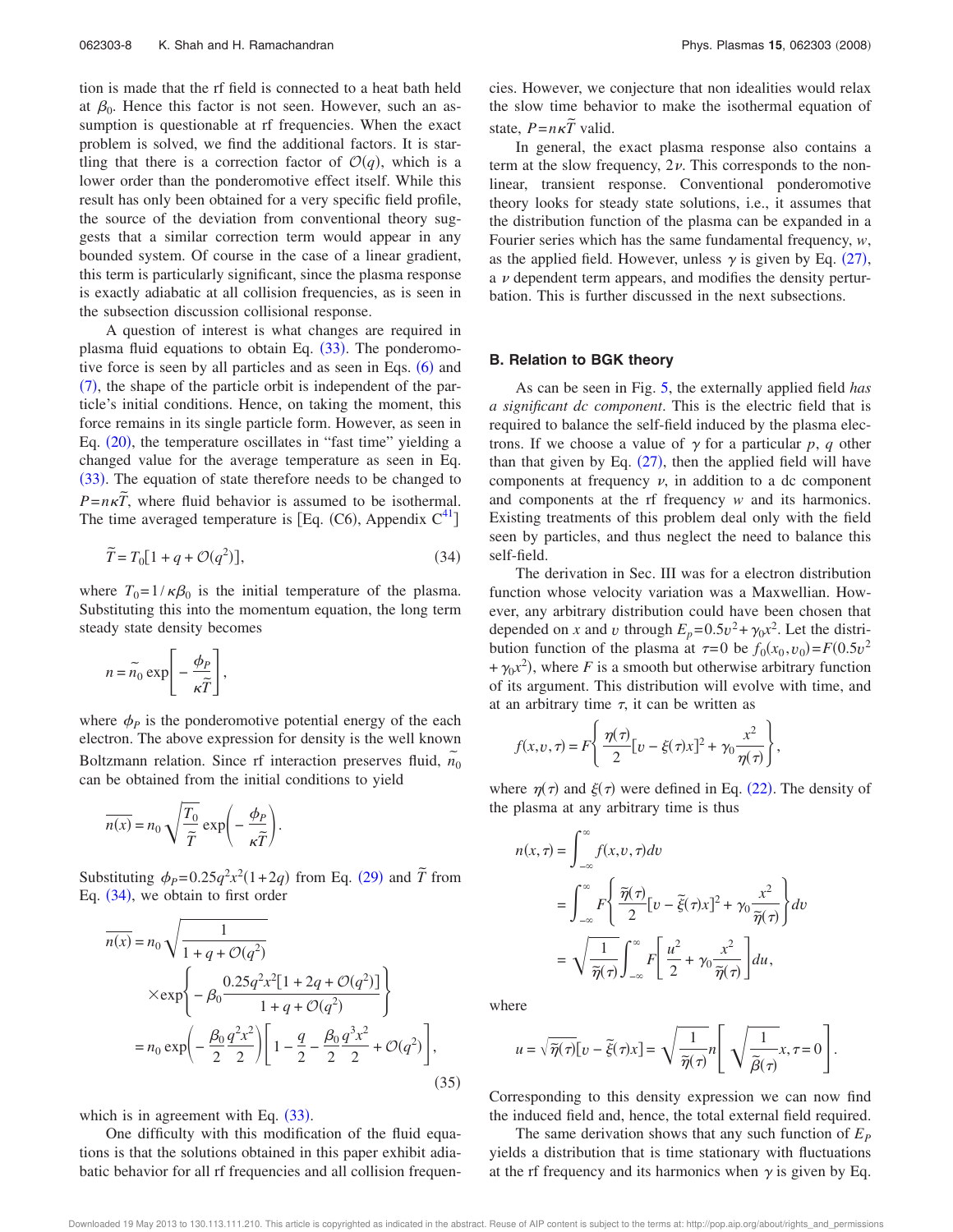$(27)$ . Each such distribution function corresponds to a different applied electric field. There is, thus, an interesting correspondence to BGK theory.

In the case of a BGK mode, $36$  if we specify the electron distribution function as a function of energy, we can find the potential required to confine the plasma according to that particular distribution. If the distribution of the electrons is given by  $f(E)$ , this leads to the nonlinear Poisson's equation,

$$
\frac{d^2\phi(x)}{dx^2} = 4\pi e \int_{-e\phi}^{\infty} \frac{f(E)dE}{\sqrt{2m[E + e\phi(x)]}}.
$$

In this paper, we started with an initial distribution  $f_0(0.5v_0^2)$ +  $\gamma x_0^2$  at  $\tau$ =0. We assumed that the total field seen by the plasma must be  $-(m/e)[-B+A \cos(wt)]x$ . For this field, the particle paths are given by the Mathieu's functions. The distribution function and the density were obtained by the method given in Sec. III. From this we found the induced field,

$$
E_i(x,t) = -4\pi e \int_0^x n(x',t)dx',
$$

and hence, the total external field required to confine the plasma

$$
E_e(x,\tau) = E_t(x,\tau) - E_i(x,\tau),
$$

 $E_e(x, \tau)$ , and  $f(E_P, \tau)$  constitute a self-consistent solution of the plasma evolution equations. There is a lack of consistency in the fact that  $\partial E / \partial x \neq 4\pi \rho$ . It requires that  $\overrightarrow{E}$  vary along  $\hat{y}$  or  $\hat{z}$ , yet the particles be constrained to move only along *xˆ*, perhaps by a magnetic field. For any given distribution of this form, we can determine the electric field that is to be imposed to make the problem self-consistent. The converse is, however, not possible. In general,  $E_e(x, \tau)$  has an infinite number of harmonics, each of which has an independent spatial profile. Essentially what this means is that  $E_e(x, \tau)$  can be an arbitrary function of time at each point in space. At most,  $f(E_P, \tau)$  can match to one spatially varying harmonic of  $E_e(x, \tau)$ . Thus, for an arbitrary specification of  $E_e(x, \tau)$ , it is not possible to determine a distribution function that is invariant under the application of that field. The analogy with BGK theory is therefore limited.

The presence of plasma means that a dc field becomes present. This needs interpretation. BGK modes also correspond to time-stationary distributions that are confined by dc fields. If a dc field is also present here, what difference is there between the two?

The two types of solutions are clarified in Fig. 6. The figure shows the confining fields when a Maxwellian plasma is present. In order to compare, the static and the rf solutions are assumed to have the same time-averaged density profiles (Gaussian in shape). The static solution corresponding to a Maxwellian has a linear confining electric field (shown as the curve labeled "Effective static Field" in the figure). Charges execute simple harmonic motion in this field. The externally applied field is the difference of the desired linear field and the field induced by the charge density of the plasma. This is



FIG. 6. This shows the relative spatial variation of the fields corresponding to the rf solution considered in this paper and the fields in static equilibrium. If the time-averaged density of the plasma goes like  $exp(-\beta_0 \gamma_0 x^2)$ , then the "Effective static Field" corresponds to the electric field for which the potential goes like  $\beta_0 \gamma_0 x^2$ . The "Induced Field" is the field induced by the exp(-β<sub>0</sub>γ<sub>0</sub>x<sup>2</sup>) electron density in the absence of ions. The "Applied static Field" is the sum of these two fields, and is the external electric field which has to be applied to get this particular density profile. Now, if the same time averaged profile has to be achieved by using an rf field, then the total field seen by the plasma has a much steeper slope and is shown by the straight line labeled "Effective rf Field." The curves labeled "Induced Field" and "Applied static Field" are not straight lines. These curves are purely qualitative and are not to scale.

the curve labeled "Applied static Field" in Fig. 6. The selfconsistent field itself is shown as the line labeled "Induced Field.'

When rf is used to confine the plasma, the applied field is determined by the two parameters *p* and *q*. When *q* is zero (no rf), the resulting density corresponds exactly to the static solution above. When  $p$  is zero, the external applied field is assumed to have a dc component that exactly cancels the self-repulsion of the plasma. Then electrons see only an rf field, which is the case studied in Ponderomotive force studies in the literature. When both *p* and *q* are present, we have some very interesting possibilities. Figure 6 shows the case of *q*=0.16 and *p*=−0.01. The *p* value is assumed to be such that it corresponds exactly the self-repulsion of the plasma at  $x=0$ . At larger *x* there is a mismatch, since the self-field of the plasma grows as the error function while the total field is required to be linear. Thus an additional *repelling* field is necessary and is externally applied. This is shown as the negative dotted-dashed line in Fig. 6. For *p* that is more negative than this value, the dotted-dashed line will acquire a linear slope as well. For less negative  $p$ , a positive (confining) field develops that turns into a repelling field at greater distances.

The possibility of a repelling dc applied field is quite interesting. As is well known, static fields cannot confine charges. Thus, if perpendicular confinement is achieved electrostatically, parallel confinement must be achieved by other means such as rf. Yet, we see that a pure rf solution still requires a confining dc field which invalidates the solution. The solution to this problem is to use an extracting field along *x*. This ensures that the static field is consistent with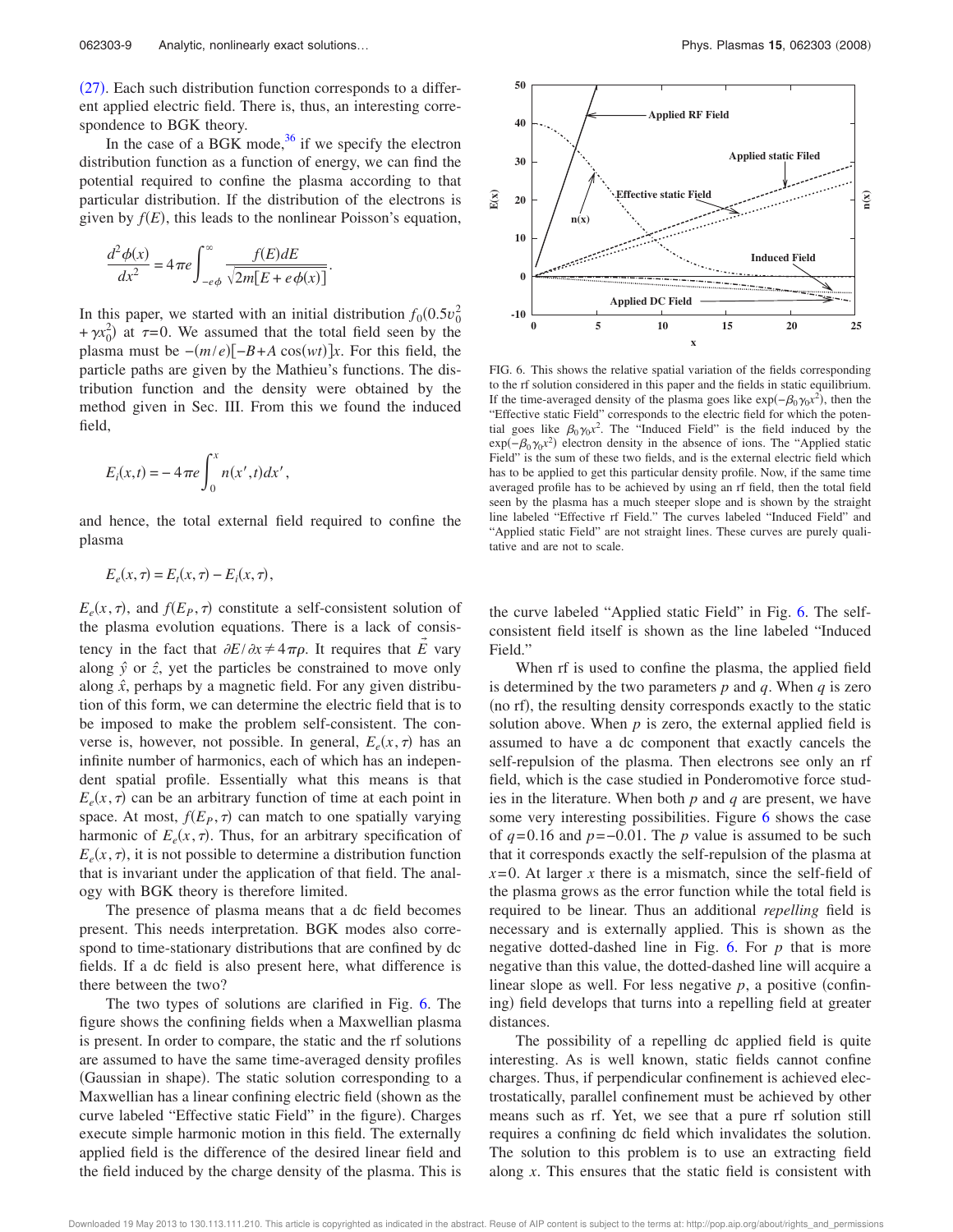the averaging theorem of Laplace's equation. To confine the plasma along *x*, we apply an rf field that not only keeps the particles in via ponderomotive force, but also overcomes the dc repelling field that is present. Since there are small selfconsistent contributions at the rf frequency and its harmonics, the applied field is slightly modified from  $2qx \cos(2\tau)$ . The rf field amplitude is shown as the nearly straight line labeled "Applied rf Field" in Fig. 6. The figure is only intended to convey the qualitative differences between static equilibrium and the rf solutions obtained in this paper, and is not to scale.

#### **C. Collisional effects**

The self-consistent solution we have obtained for the distribution function of the plasma has a Maxwellian velocity distribution at all spatial positions  $x$  and at all times  $\tau$ . As is well known, the Maxwellian annihilates the point collision operator. Thus, the solution obtained in the previous section by solving the collisionless Vlasov equation is, in fact, a global thermal equilibrium. This shows that even in the presence of collisions, these solutions are still valid, because the system is already in the maximum entropy state by virtue of being described by a Maxwellian. This situation is quite different from that of a local thermal equilibrium where the distribution function is Maxwellian only to the lowest order. A distribution that is invariant to collisions can, obviously, not be subject to stochastic heating. This solution is therefore a solution where the plasma is confined by an rf field without undergoing heating.

If the plasma interaction is adiabatic, the temperature, *T*, and volume, *V*, of the plasma must satisfy the condition

 $TV^{C_p/C_v-1}$  = constant,

where for a one-dimensional system  $C_p/C_v=3$ . The time evolution of the distribution function of the plasma is evaluated in Eq.  $(20)$  and found to be

$$
\Rightarrow f(x, v, \tau) = n_0 \sqrt{\frac{\beta_0}{2\pi}} \exp\left\{-\frac{\beta_0}{2} \eta(\tau) [v - \xi(\tau)x]^2\right\}
$$

$$
\times \exp\left[-\beta_0 \gamma_0 \frac{x^2}{\eta(\tau)}\right].
$$

From the above expression, we can see that  $T \propto 1/\eta(\tau)$  and  $V \propto \eta^{0.5}(\tau)$ . Thus,  $T \propto V^{-2}$ . This gives

$$
TV^{C_p/C_v-1}\propto V^{-2}V^{3-1}=\text{constant}.
$$

The distribution function obtained in Eq.  $(20)$  clearly satisfies the adiabaticity condition.

Even more intriguing are the solutions for which  $\gamma$  is very different from the value given in Eq.  $(27)$ . These are time-varying, exact solutions in which the plasma undergoes large-scale reorganization over the  $\pi/2\nu$  time scale. These solutions also have Maxwellian velocity distributions *at all times and all spatial locations*! Thus, these time-varying solutions are also exact solutions of the one-dimensional, Vlasov–Boltzmann equation. Such solutions behave very similarly to the quasistatic compressions and rarefactions of ideal gases trapped in a piston, except that the compressions are not quasistatic, but happen at bounce times, and that the "walls" of the plasma piston are moving back and forth at rf frequencies (with harmonics at  $r\omega \pm \nu$ ,  $r=0,1,...$ ). The breathing of the plasma at the bounce frequency  $\nu$  is a selfconsistent, exact response of the collisional plasma.

#### **D. Multispecies plasmas**

In this paper, we have considered a single species electron plasma. If we had ions in addition to electrons the problem changes somewhat. Each plasma species satisfies Eq. (1) with a different  $m_s/q_s$  ratio. Hence, Eq. (5) is satisfied by each species for *p* and *q* values that are scaled by  $m_s/q_s$ . The low frequency  $\nu$  corresponding to the ions will therefore be different from that corresponding to the electrons. Nonetheless, a self-consistent, collisionless solution can be obtained, where

$$
E_e(x,\tau) = -\frac{m}{e}[-B + A\,\cos 2\,\tau] - E_i(x,\tau),
$$

where  $E_i(x, \tau)$  is now the electric field induced by all the species present in the plasma. This solution will not however be invariant at the slow time. Each species has its own breathing frequency  $\nu_s$ . By choosing *q* it is possible to eliminate the slow time variation of any one species, but the other species will continue to oscillate. However, for the special case of a two species plasma consisting of two oppositely charged species, it is possible to find *p* and *q* such that both species are time invariant at the slow time scale. Consider electrons and singly charged ions of mass *m<sup>i</sup>* . Then,

$$
\frac{p_e}{p_i} = \frac{q_e}{q_i} = -\frac{m_i}{m_e} = -k(\text{say}),
$$

where  $k \geq 1$ . Now, we can approximately write  $\gamma$  from Eq.  $(23)$  as

$$
\gamma = \frac{p_i}{2} + \frac{q_i^2}{4} = \frac{p_e}{2} + \frac{q_e^2}{4}
$$
  
\n
$$
\Rightarrow p_i + \frac{1}{2}q_i^2 = -kp_i + \frac{1}{2}k^2q_i^2
$$
  
\n
$$
\Rightarrow p_i(1+k) = \frac{1}{2}(k^2 - 1)q_i^2
$$
  
\n
$$
\Rightarrow \frac{p_i}{q_i^2} = \frac{k-1}{2}.
$$

For this choice of *p* and *q*, both the electron and ion distributions will be stationary in slow time.

Whatever the solution found, the presence of multiple species makes the solution susceptible to collisions. Clearly, when different species breathe at different frequencies, the distributions collisionally drag on each other. Even in the case where low frequency oscillations are eliminated for both species, the high frequency oscillations of ions and electrons are opposite in phase. This is obvious since the forces are opposite in direction. Hence there is a high frequency  $v_i$ −*v<sup>e</sup>* present, which means that collisional drag operates on these oscillations. Since these oscillations are driven by the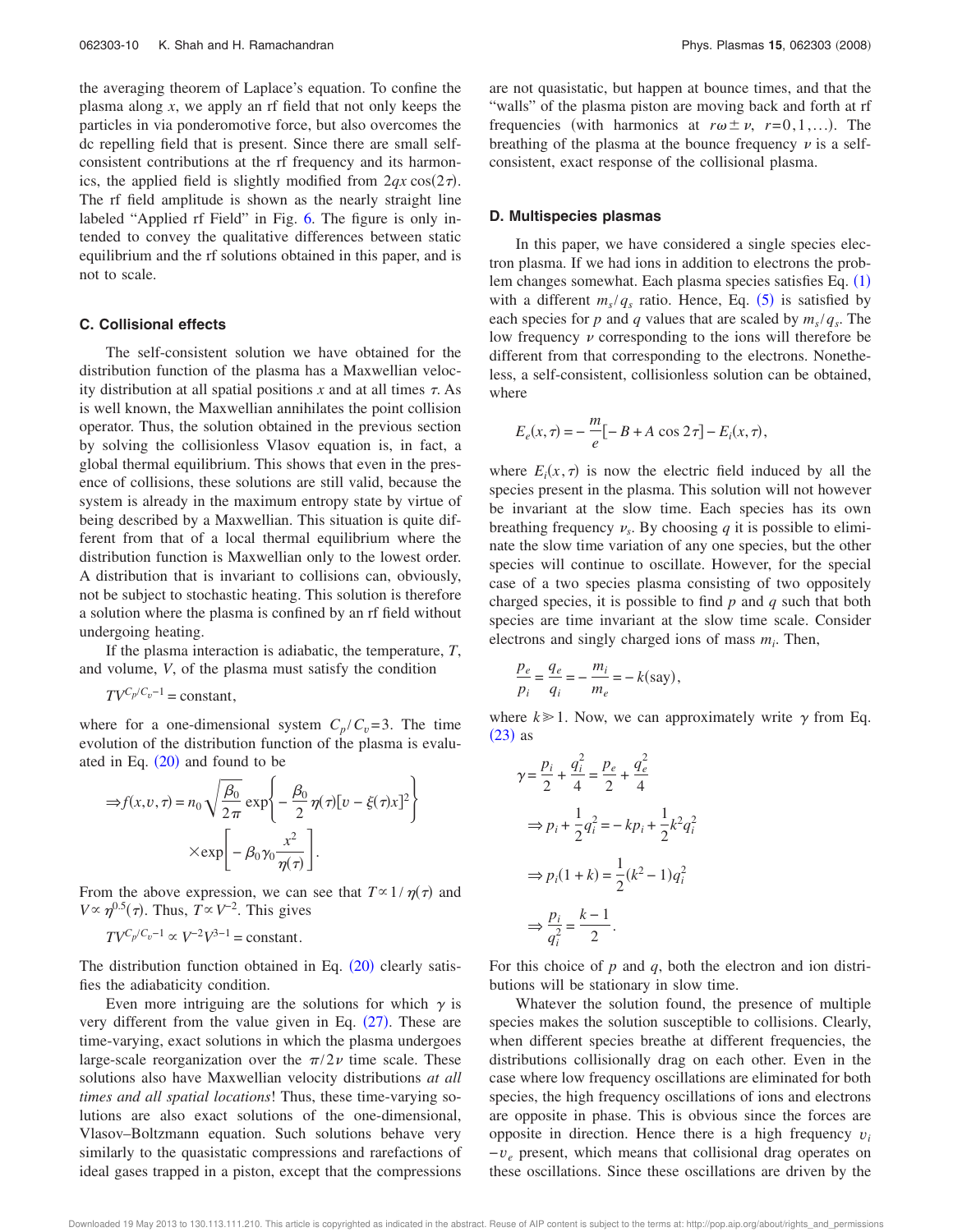applied rf field, the collisional stability of such solutions and the possibility of collisionally driven heating of the distributions are issues that need investigation.

The special case of infinitely massive ions is interesting. The ion profile can be chosen to cancel the self-consistent field of the electrons. No dc confining field is now necessary (but is always permitted). The breathing solutions found are not collisionally valid, since the ions act as point scatterers that conserve energy but isotropize momentum. The stationary solutions are also collisionally invalid since the high frequency oscillations now see a momentum drag.

### **E. Linear response theory**

Let us consider a situation when the total field seen by the plasma electrons is static for  $\tau < 0$ , i.e.,  $E(x, \tau) = mpx/e$ . At  $\tau = 0$ , an rf field is switched on, and thus for  $\tau > 0$ ,  $E(x, \tau) = -mx[-p + 2q \cos(2\tau)]/e$  and the plasma behavior is governed by the analysis as given in this paper. If the rf field is very weak, the plasma response can be expected to obey the expressions given by linear theory.<sup>37</sup>

For  $\tau < 0$ , the plasma is static and though the particles are moving around, the plasma density and distribution functions are independent of time,

$$
f(x, v, \tau < 0) = n_0 \sqrt{\frac{\beta_0}{2\pi}} \exp\left[-\beta_0 \left(\frac{1}{2}v^2 + \frac{p}{2}x^2\right)\right].
$$
 (36)

When the rf field is switched on, the plasma response will no longer be static but will evolve in time. As shown in the paper, the plasma response has two dominating frequency components, one at the rf frequency,  $\omega = 2$  and the other at the bounce frequency,  $2\nu$ , where  $\nu$  is given by Eq. (10). In Appendix  $D<sub>1</sub><sup>41</sup>$  it has been verified that the exact solutions obtained in the paper satisfy the linear Vlasov equation for  $q^2 \ll p \ll 1$ ),

$$
\frac{\partial f_1}{\partial t} + v \frac{\partial f_1}{\partial x} + \frac{-eE_0}{m} \frac{\partial f_1}{\partial v} + \frac{-eE_1}{m} \frac{\partial f_0}{\partial v} = 0,
$$
  

$$
f_1(x, v, \tau) = f(x, v, \tau < 0)(Av^2 + Bx^2 + Cxv),
$$
 (37)

where

$$
A \approx -\frac{\beta_0}{2} [q \cos(2\nu\tau) - q \cos(2\tau)],
$$
  
\n
$$
B \approx -0.5\beta_0 p [-q \cos(2\nu\tau) + q \cos(2\tau)],
$$
  
\n
$$
C \approx \beta_0 (-\sqrt{pq} \sin 2\nu\tau + q \sin 2\tau).
$$
\n(38)

The linear limit corresponds to the rf field having an amplitude much smaller than the confining static field, i.e.,  $q \ll p$  (which automatically implies  $q^2 \ll p$ ). In this limit, Eq.  $(37)$  shows that not only is the response at  $\omega$  linear in q, but so too is the response at  $2\nu$ .

Figure 7 shows the magnitude of the response at the two frequencies versus *q* at  $x=0$ . For  $q \leq p$ , the plasma oscillates with the same magnitude at both the high and the low frequency, even though the total electric field only contains a high frequency component. The solid thick line labeled *p*



FIG. 7. This figure shows the plot of the magnitude of the coefficients of  $\cos 2\nu\tau$  and  $\cos 2\tau$  in the expression for *A* as given in Eq. (38), normalized by 0.5*q*. It can be clearly seen that magnitude of the response at *w* lies below the response at  $2\nu$ . The solid thick line labeled  $p=0.5q^2$  serves to divide two prominent regions of plasma response. When  $p=0.5q^2$ , the rf response is as large as the dc response and as we approach this region, plasma behavior is highly nonlinear. There is another solid thick line labeled  $p=0.25q$ . This also demarcates two regions in the *p*−*q* space. As *q* crosses this line, there is a visible change in the slope of the curves. The plots clearly show that as *q* becomes large compared to *p*, the first nonlinearity to set in is of the order of  $q^2/4p$ . Also, the curves are well in agreement with the expressions derived in Eq.  $(37)$ .

 $=0.5q<sup>2</sup>$  serves to divide two prominent regions of plasma response. To the left of this curve, the frequency components are more or less linear but after this region is crossed, the response becomes highly nonlinear. The curves shown in the figure are also in agreement with Eqs.  $(37)$  and  $(38)$ . There is also another solid thick line on the curve labeled  $p=0.25q$ . This also demarcates two regions on the *p*−*q* space. We can see that when *q* crosses this solid line, there is a visible change in the slope of the curves. Thus, as *q* becomes larger, the first nonlinearity to set in, is of the order of  $q^2/4p$ .

The electric field that is applied to the plasma is unbounded, since it is proportional to *x*. However, since the plasma's scale length is proportional to  $1/\sqrt{p}$ , the normalized magnitude of the rf field at the nominal edge of the plasma is  $q\bar{x} = \mathcal{O}(q/\sqrt{p}) \ll 1$ . This perturbation is therefore an acceptable linear perturbation of a non-neutral plasma.

As shown above, the linear Vlasov theory is still valid. The response at  $2\nu$  represents the transient response. The rf field has been switched on at *t*=0. Thus, the plasma has experienced a small kick. The response at  $2\nu$  is due to this finite kick. But since  $q \leq p$ , the response at  $2\nu$  is still comparable in magnitude to the response at  $\omega = 2$ . If  $p \ll q$ , then the plasma experiences a much harder kick and the response at  $2\nu$  will then be much larger than the response at  $\omega = 2$ . In conventional wave theory, after linearizing the fluid equations, we do a Fourier transform to obtain steady state solutions. But the above results show that the Fourier transform must be done very carefully, because the transient response at frequencies other than the rf frequency may not die down to zero asymptotically.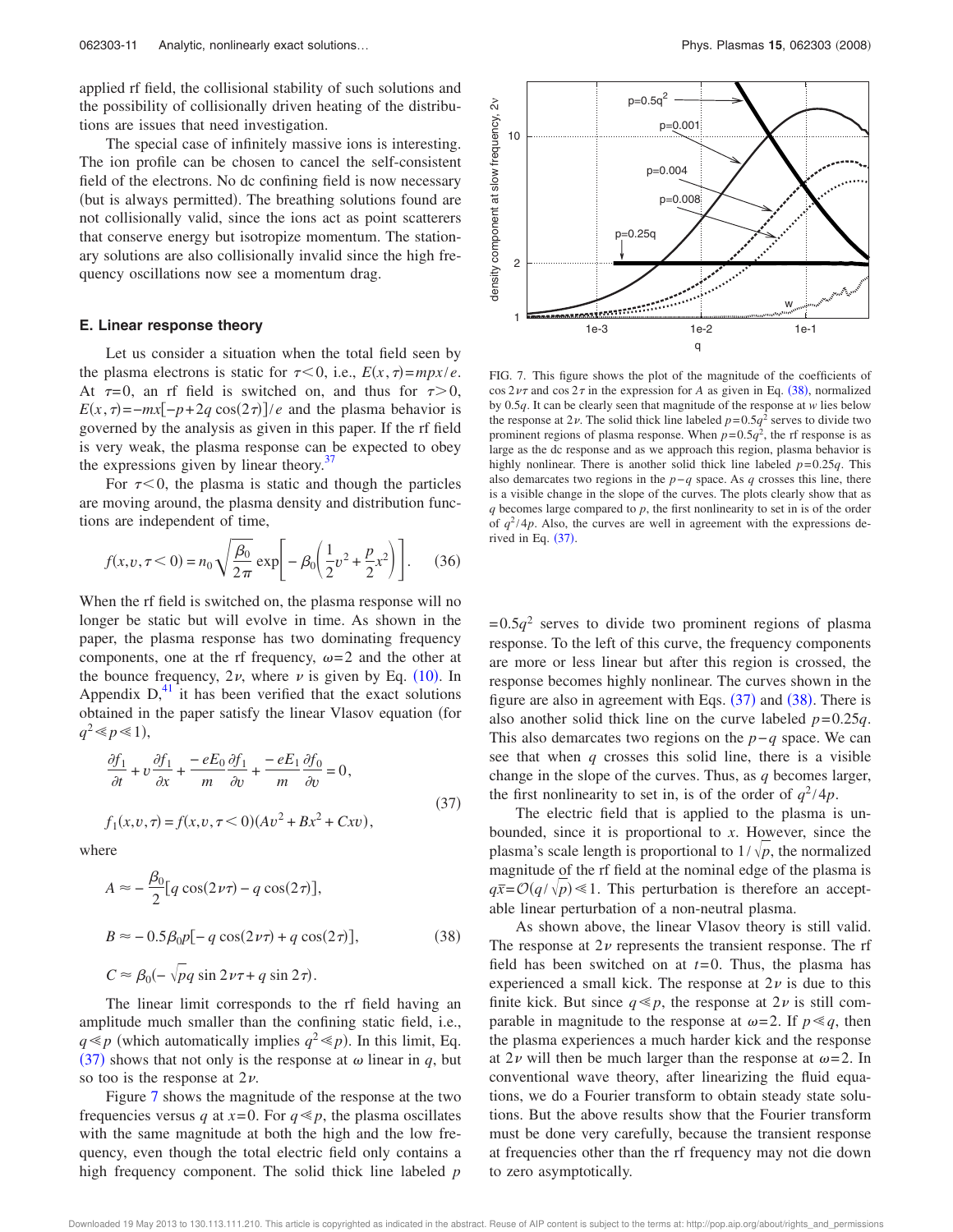### **F. Experimental realizability**

It is not clear if the analysis carried out in this paper is realizable in practice. One can think of a plasma confined by a strong magnetic field along *x* that is subjected to an external rf field. However, the presence of plasma charges means that a curl-free electric field cannot achieve the desired confinement. This is so, since the total potential is required to be quadratic in *x* which limits the kind of density profiles that can be compensated. Suppose

$$
\phi(x, r_{\perp}^{\bullet}, t) = C(r_{\perp}^{\bullet}, t) \frac{x^2}{2},
$$

where  $\vec{C(r_\perp, t)}$  is some function of its arguments. This implies

$$
\nabla^2 \phi = \frac{x^2}{2} \nabla^2_{\perp} C(\vec{r_{\perp}}, t) + C(\vec{r_{\perp}}, t)
$$
  
=  $4 \pi e n(x, \vec{r_{\perp}}, t)$   
 $\Rightarrow n(x, \vec{r_{\perp}}, t) = C_1(\vec{r_{\perp}}, t) + x^2 C_2(\vec{r_{\perp}}, t),$ 

where the functions  $C_1(\vec{r_+}, t)$  and  $C_2(\vec{r_+}, t)$  depend on  $C(\vec{r}_{\perp},t)$ . As the analysis in this paper shows, interesting plasma density profiles are Gaussian functions of *x* and hence do not fall into the above class of functions.

Possibly, a fully electromagnetic wave could compensate for a Gaussian density profile, but the authors have not been able to discover such an arrangement. The solutions in this paper are, therefore, presented as purely theoretical ideas.

#### **VI. CONCLUSIONS**

In this paper, we have obtained nonlinearly exact solutions for the one-dimensional rf confinement problem, for the case of spatially linear electric fields. The electric field considered is a combination of a dc field and an rf field, both of which vary linearly in space. Exact expressions for the distribution function and the particle density have been obtained in closed form. The assumption of a linear spatial dependence is very restrictive. However, it permits very strong results to be obtained. We find that single species plasmas confined in this field do not experience any stochastic heating. The solutions are valid even in the presence of strong collisions, where a Brownian motion or Fokker–Planck approach might be expected to yield more accurate results.

The nature of the ponderomotive force has been clarified to a certain extent in this study. Unless the plasma is already in a distribution of the form  $f(E_P)$  when the rf field is turned on, the plasma response is not well approximated by the ponderomotive force equation. Instead, the plasma executes complex breathing cycles at a new frequency. The reason for this discrepancy in behavior lies in the implicit assumption of harmonic plasma ponderomotive response to an rf field. The plasma response to an rf field *is not in general harmonic*. Instead a bounce frequency appears, which is, in general, irrationally related to the rf frequency.

An implicit assumption made in the conventional theory of the ponderomotive effect<sup>15,16</sup> is that the nonuniform rf field does not effect the velocity space distribution of the plasma. But for the case of a linear field profile, we have found that this is not true. The temperature is found to oscillate on the rf time scales adiabatically and the time average of the temperature is found to depend on the rf field strength [Eq. (33)]. This is very significant and it is expected that deviations from conventional theory will be present for the case of spatially nonlinear rf fields also.

Among the surprising findings is a class of nonstationary solutions that do not relax in the presence of collisions. These are maximum entropy states that breathe at the electron bounce frequency. The plasma response shows spectral lines at  $r\omega \pm k\nu$  for  $r \in \mathbb{Z}$  and  $k=0,1,2$  and is not quasistatic by any definition of that term. Yet the solutions behave adiabatically in that they move from thermodynamic state to thermodynamic state along the isoentropic curves, in finite time.

The correction needed in fluid theory to account for the new terms in Eq.  $(33)$  were derived in Eq.  $(35)$ . The derivation assumed that the fluid is isothermal under dc conditions. However, for the specific field profile studied in this paper, the fluid remains adiabatic even in dc conditions. We conjecture that nonlinear profiles would introduce sufficient mixing to drive the fluid to isothermal dc behavior, and that the case studied is not representative.

The main reason why the linear field problem yielded closed form solutions is also its weakness; all the particles in the plasma respond with the same frequency regardless of their initial position. Their orbits are not the same. However, fast and slow particles both respond identically. This is rather like a complex variant of simple harmonic motion.

When the field is spatially nonlinear, particle trajectories become much more complex. A single frequency no longer describes the electron bounce dynamics. However, numerical simulations still suggest that the orbits do not diverge and are still well described by  $r\omega \pm k\nu$  for  $r, k \in \mathbb{Z}$ . The difference is that  $\nu$  is now not only a function of  $E_p$ , but also of the position along isoenergy curves. The analysis of plasma response in such fields is, of course, much more challenging.

The stability of both the time-independent and the timedependent solutions obtained in this paper have yet to be determined and would shed light on the relaxation paths of these systems.

In this paper, we have considered only a monochromatic electric field. The case when many waves of different frequencies are present has also been considered in the past.<sup>38-40</sup> Turbulent growth of waves due to wave-wave interaction was shown to behave as diffusion in velocity-space in the quasilinear approximation. But it is beyond the scope of the present work to comment on this.

The Appendices of this paper are available at the EPAPS repository.<sup>41</sup>

<sup>2</sup>R. Breun, S. N. Golovato, L. Yujiri, B. McVey, A. Molvik, D. Smatlak, R. S. Post, D. K. Smith, and N. Hershkowitz, Phys. Rev. Lett. **47**, 1833  $(1981).$ 

<sup>&</sup>lt;sup>1</sup>W. Paul, Rev. Mod. Phys. **62**, 531 (1990).

 ${}^{3}$ C. F. Shelby and A. J. Hatch, *Phys. Rev. Lett.* **29**, 834 (1972).

<sup>&</sup>lt;sup>4</sup> A. J. Hatch and J. L. Shohet, *Phys. Fluids* 17, 232 (1974).

 ${}^{5}R$ . B. Hall and R. A. Gerwin, *Phys. Rev. A* 3, 1151 (1971).